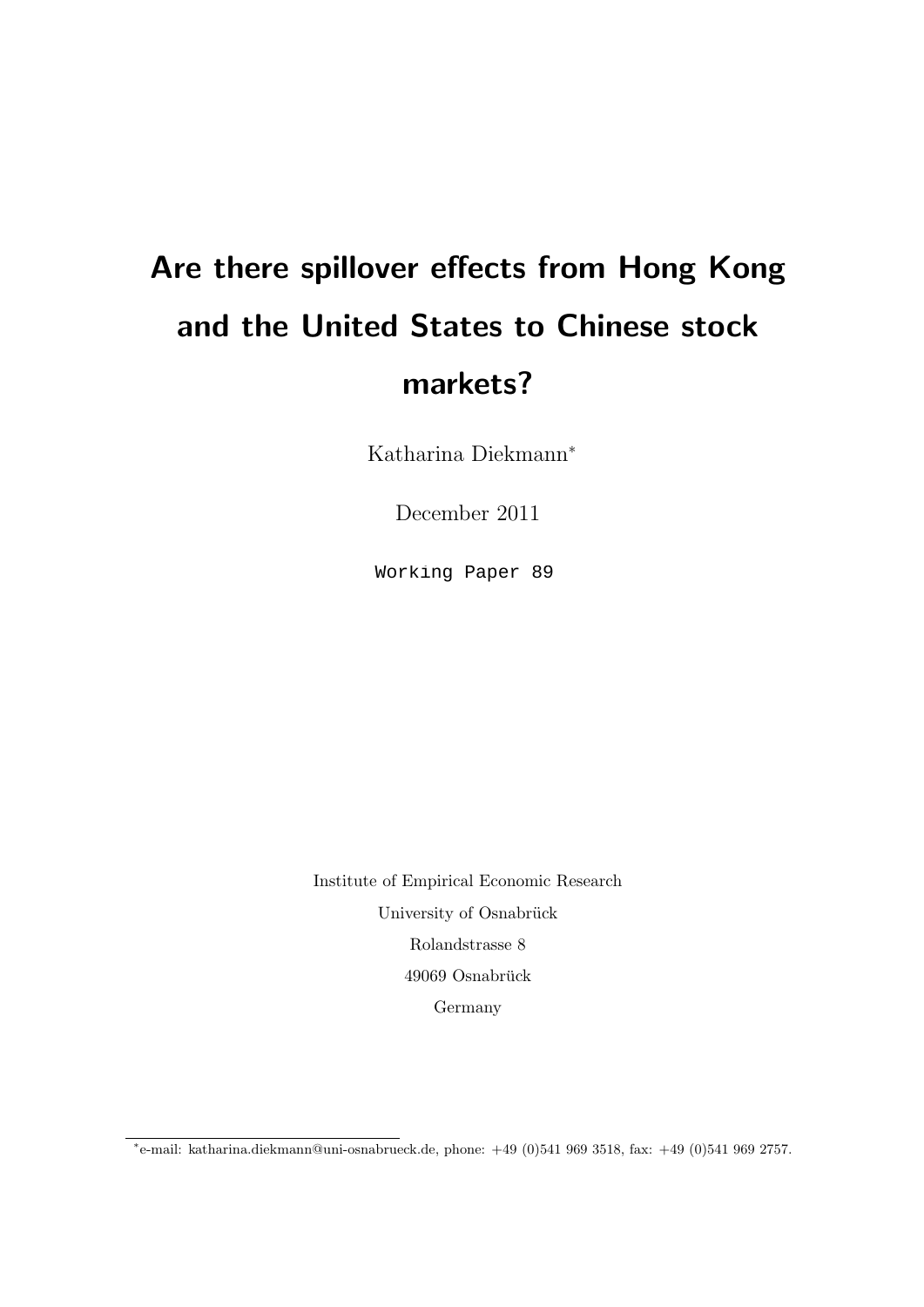# Are there spillover effects from Hong Kong and the United States to Chinese stock markets?

Katharina Diekmann December 2011

Abstract: Stock market integration of mainland China is analyzed before and after the liberalization of Chinese stock exchange segments. We apply a causalityin-variance procedure, using four mainland China stock market indices, two indices of the stock exchange in Hong Kong and the Dow Jones Industrial index. We find evidence of global and regional integration, but we do not find evidence for increasing integration after stock market liberalization, neither with Hong Kong nor with the United States.

Keywords: Chinese Stock Market Integration, Spillover Effects, Causality-in-Variance

JEL: C23, G10, G15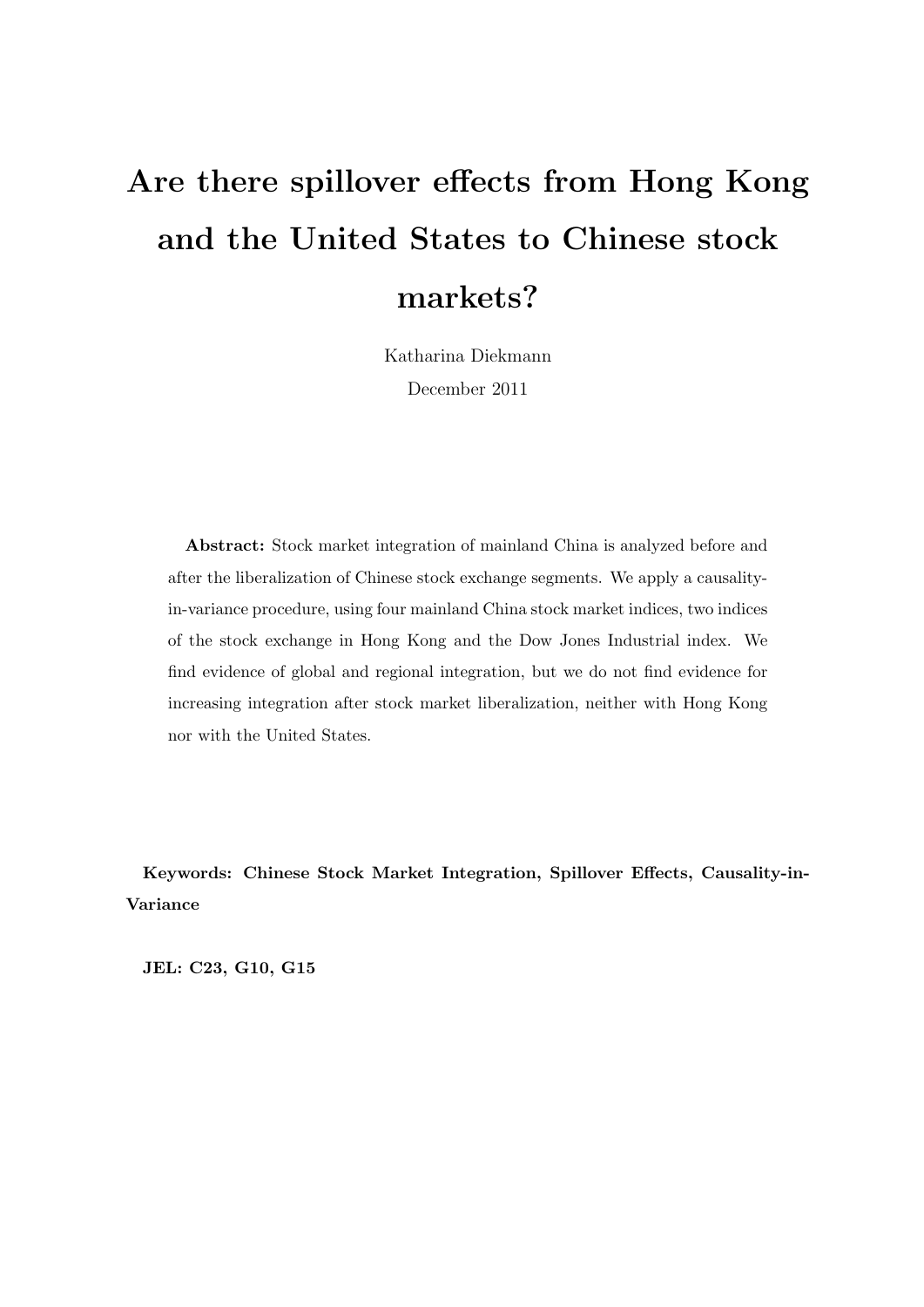#### 1 Motivation

Spillover effects from stock markets in Hong Kong and the United States to the two emerging stock exchanges in mainland China - Shanghai and Shenzhen - are empirically analyzed in this paper. The implementation of the Qualified Foreign Institutional Investor (QFII) program on 1 December 2002 offers the opportunity to address the question whether these liberalization has lead to increased integration. Therefore, we study the interdependencies among stock markets in mean returns and volatility to determine the transfer mechanism of information within the Chinese stock markets and the stock markets in Hong Kong and the United States.

In general, integration links of stock markets and the effects of liberalization and deregulation on stock market comovements in developed and emerging markets has experienced much interest. Particularly China has attracted much research for different reasons. Its high growth rates, ongoing liberalization reforms<sup>1</sup> and the important feature that listed companies are allowed to issue different types of equity shares offer a special research environment to address several questions about integration and relation properties.

In our research, we concentrate on A shares which were initially designed for domestic investors, B shares which were restricted to foreign investors and H shares which are issued in Hong Kong and which can be traded by all investors except for Chinese residents.<sup>2</sup> With the implementation of the QFII program, the A and B share segments are no longer completely separated as it allows foreign institutional investors to purchase and trade A shares.<sup>3</sup>

With regard to the existing literature, the main novelty in our study is the application of the two-stage Lagrange multiplier procedure proposed by Cheung and Ng (1996) on appropriate ARMA(l,m)-GARCH(1,p)-M (Engle (1982), Bollerslev (1986), Engle et al. (1987)) estimations of our stock market indices. Four-year samples before and after the implementation of the QFII program are used to determine Chinese' stock market integration to regional and global markets. GARCH-M models allow - beside the consideration of different volatility patterns over time - for possible interactions within conditional mean and conditional variance of

<sup>&</sup>lt;sup>1</sup>In addition to the deregulation reforms due to the QFII program, the B share markets were opened for domestic investors in February 2001. In 2006, a counterpart of the QFII, the Qualified Domestic Institutional Investor (QDII) program was established allowing Chinese institutional investors to trade shares abroad.

<sup>&</sup>lt;sup>2</sup>In June 1993, China and Hong Kong signed the Chinese-Hong Kong Memorandum of Regulatory Cooperation allowing Chinese enterprises to list their shares (called H shares) on the stock exchange of Hong Kong.

<sup>3</sup>For detailed information about the conditions and restrictions which qualified foreign institutional investors are subject to, see Prasad and Wei (2005). In August 2010, 86 overseas investors had been gained QFII status.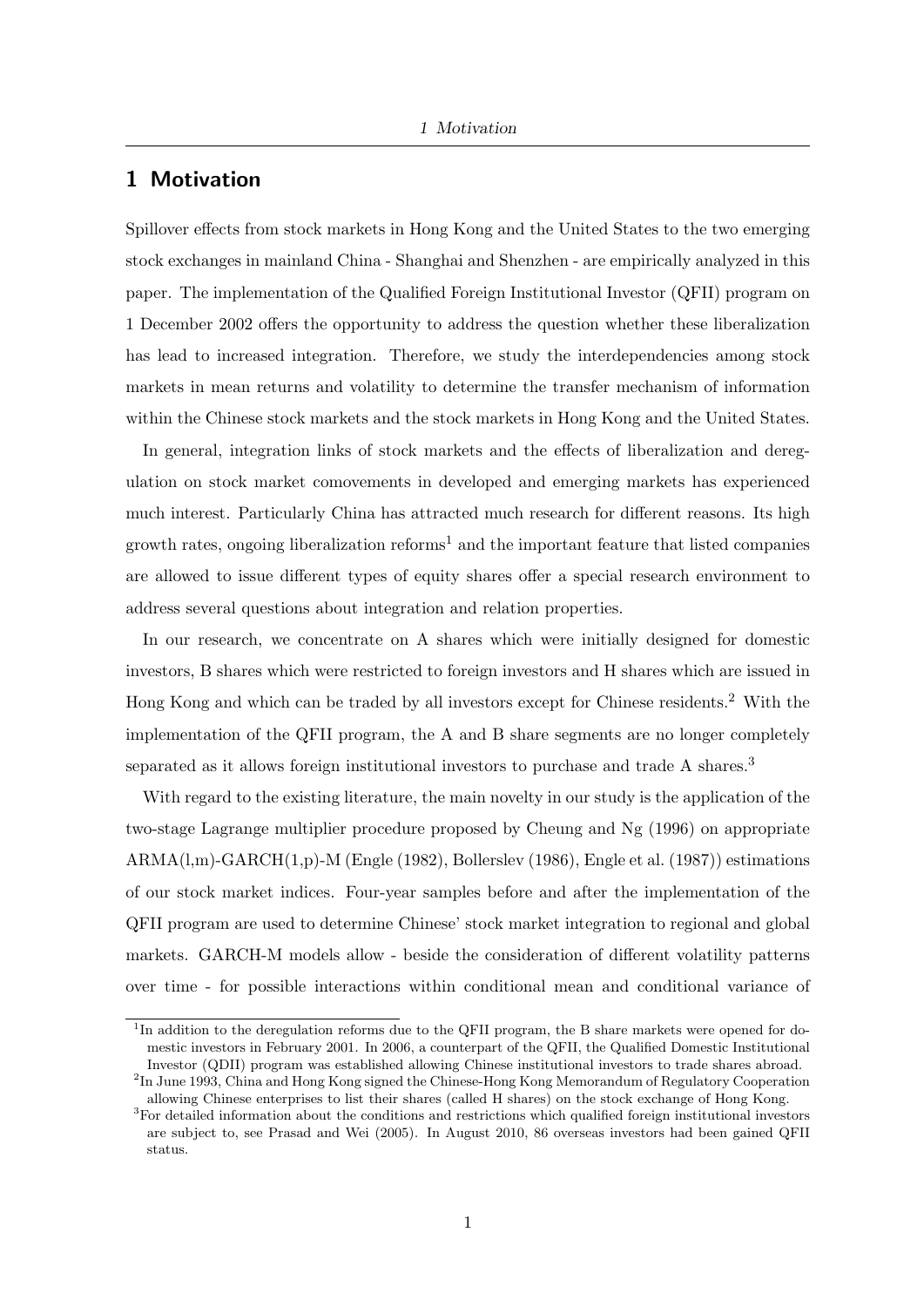returns of (financial) time series. The univariate time series are estimated in the first step. In the second step, the resulting squared residuals standardized by the conditional variance are used to generate cross correlations and to test the null hypothesis of no causality-in-variance. Causality-in-variance explores the conditional volatility dependencies between two variables and is often used to reveal the transmission between and the assimilation of news (shocks) in stock markets.

Overall, we do not find evidence that this institutional change had an effect on the time series comovements among these markets as the implementation of the QFII program does not cause increasing spillovers in our analysis. While we are able to report causality-inmean and causality-in-variance in both subsamples, we do not find increased causal links in the post-liberalization phase. This suggests that the implementation of the QFII program neither advances the stock market integration of mainland China to Hong Kong and the United States, nor effectively reduces trading barriers for foreign institutional investors.

This paper is organized as follows: Section 2 describes the data and the unit root properties. In Section 3, the ARMA(l,m)-GARCH(1,p)-M adjustments and estimations are displayed. Section 4 describes the methodology to test for causality and presents the empirical results. Section 5 gives a brief overview of the literature and section 6 concludes.

#### 2 Related Literature

Much research has been done concerning the linkage between stock markets. On the one hand developed stock exchanges are examined, reporting in general a leading role of the United States as for instance by Hamao et al. (1990) who analyzed short-run interdependences of Japan, U.K. and the U.S. and Heimonen (2002) who investigates price integration and return convergence for the U.S., U.K., Germany, Japan and Finland and Liu et al. (1998) who furthermore indicate that the degree of interdependence has increased after the stock market crash in 1987.

On the other hand emerging markets have triggered much research. The study of Kim and Singal (2000) which examined the monthly data of 18 emerging markets supports the positive effect of stock market liberalization as it leads to more efficient stock markets. Dates of liberalization are often identified and pre- and post-liberalization samples are analyzed. Kim and Singal (2000) for instance estimate changes in level and in volatility of stock returns,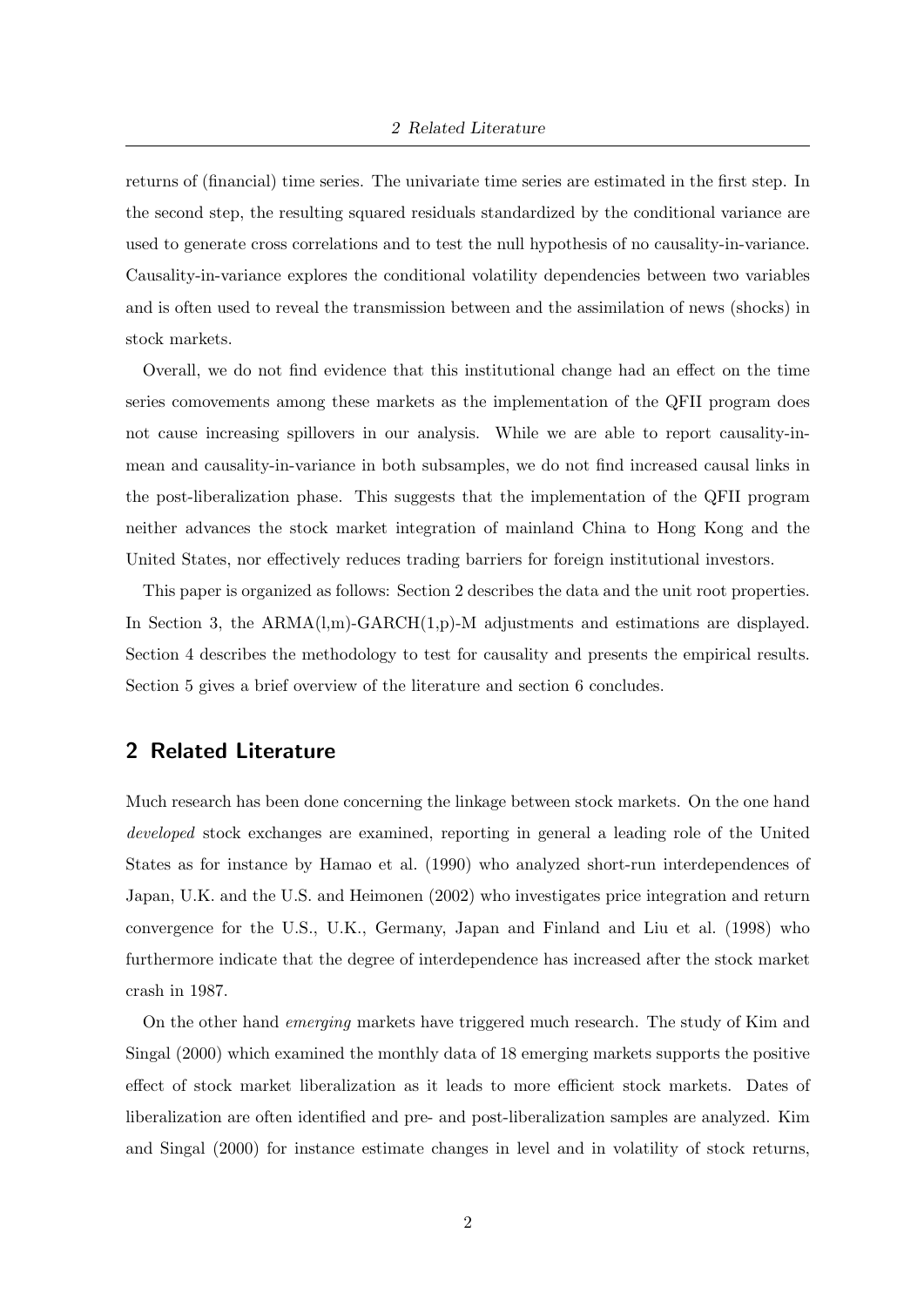inflation, and exchange rates around market openings for 18 emerging markets indicating increasing efficiency.

Other studies use different country samples of developed and emerging countries analyzing the integration link between them (see for instance Worthington and Higgs (2004) who use Hong Kong, Japan and Singapore as developed markets and Indonesia, Korea, Malaysia, the Philippines, Taiwan and Thailand as emerging markets) or regional indicators calculated from the main regional stock market indices (see for instance Caporale et al. (2006) who use - besides Japan and the U.S. - regional indicators for Asia and Europe.). In general, an increasing level of emerging markets' integration to the rest of the world is indicated.

In the context of stock market integration, Asia and especially China has attracted much research. Johansson and Ljungwall (2009) for instance, analyze short run spillover effects in mean and volatility in the Greater China region (China, Hong Kong and Taiwan) concluding that there are no (direct) spillovers between China and Hong Kong.<sup>4</sup> Using impulse response functions, Phylaktis (1999) reports an increase of market integration of six Pacific Basin countries with Japan and the United States after these countries liberalize their financial markets. Kassimatis (2002) reports decreasing volatility for six emerging markets (Argentina, India, Pakistan, Philippines, South Korea and Taiwan) as response to financial liberalization on the basis of news impact curves in an EGARCH model (Engle and Ng (1993), Nelson  $(1991)$ .

Furthermore, several studies deals with the question of domestic integration in China, namely the integration of the A shares (originally designed for domestic investors) and B shares (originally restricted to foreign investors) before and after liberalization efforts (see for instance Kim and Shin (2000), Brooks and Ragunathan (2003) and Wang et al. (2004)).

Ongoing liberalization efforts in China exhibit the opportunity to analyze the effectiveness of these policy reforms in the context of regional and global integration.<sup>5</sup> Lin and Swanson (2008) analyze liberalization reforms in mainland China and the effects on stock markets information transmission. They specify four major reform policies and examine the induced effects on China's stock market integration due to return causality and volatility transmission.

<sup>&</sup>lt;sup>4</sup>In this study, weekly data of the Hang Seng index, Dow Jones China 88 and Taiwan Weighted index are used. The spillovers are revealed in the framework of VAR-MVEGARCH models where the own past returns and innovations as well as the foreign ones are incorporated.

<sup>5</sup>Some authors examine the changes in the dynamic relationship between stock markets before and in the aftermath of the Southeast Asian crisis, see for instance Caporale et al. (2006).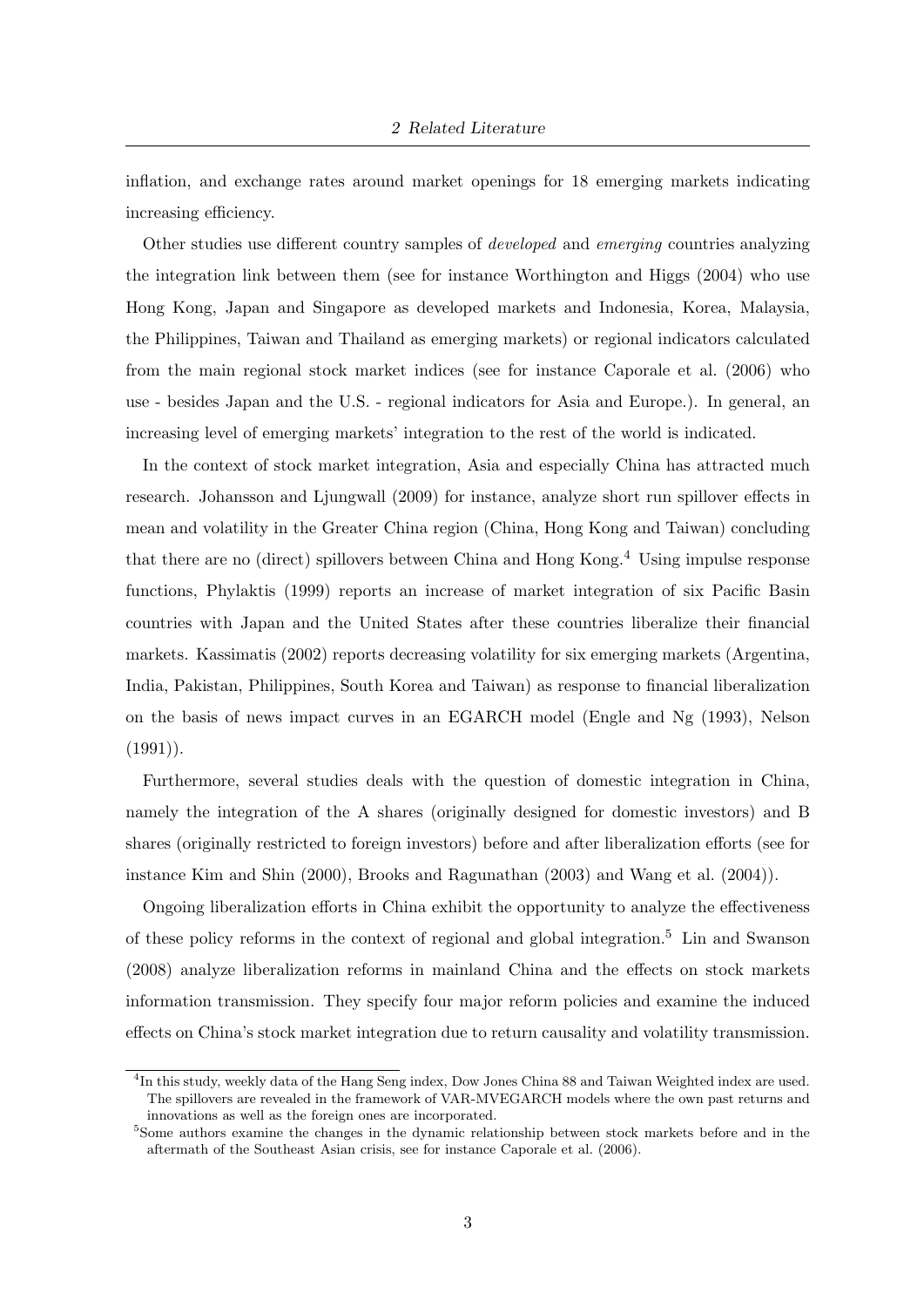In their analysis, the opening of the A share market has had the greatest impact on China's integration with global markets. Furthermore, they indicate that the reform policies had only minor impact on regional integration, suggesting that China's stock markets remain segmented from regional markets.

In contrast, Chelley-Steeley (2004) claims, based on a study of four Asian countries which continue to liberalize their financial markets, that regional integration is more prevalent and occurs faster than global integration.<sup>6</sup> Ng (2000) analyze the volatility spillovers from Japan as proxy for regional markets and the U.S. as proxy for the world market to six Pacific-Basin equity markets coming to the results that both markets are important but the world markets influence tends to be greater. Harvey (1995) among others stated that emerging market returns are more influenced by local rather than global information. Beirne et al. (2009) point out that spillovers in mean returns dominate in emerging Asia.

Chui and Kwok (1998) highlight the specific role of Hong Kong in this context. It functions as an intermediary because most of the Chinese news is collected by or funneled through Hong Kong. The paper by Li (2007) confirms this view. In his asymmetric GARCH model he finds evidence of unidirectional volatility spillovers from the Hong Kong stock exchange to the mainland China stock exchanges in Shanghai and Shenzhen.<sup>7</sup> Although he finds no evidence of volatility linkages between the stock exchanges in mainland China and the U.S., he reports that the stock exchanges in Shanghai and Shenzhen are linked with the United States through Hong Kong, which is in turn integrated with the U.S. stock market. Hu et al. (1997) examine the spillover effects of volatility among the two developed stock markets in the United States and Japan and the emerging stock markets in Hong Kong<sup>8</sup>, Taiwan, Shanghai and Shenzhen. They find a feedback system between Hong Kong and the U.S. stock market and in addition contemporaneous correlation of the Asian emerging markets with the return volatility of the United States.<sup>9</sup>

 ${}^{6}$ Bracker et al. (1999) suggest that the extent of market integration is closely linked with the import dependence structure and the geographical distance between the markets.

<sup>7</sup>However, small coefficients are reported indicating only weak integration.

<sup>&</sup>lt;sup>8</sup>Note that in the literature, there is no uniform classification of Hong Kong as either developed or emerging market.

<sup>9</sup>Chow and Lawler (2003) also show that there is no evidence of integration between Shanghai and the U.S. market, analyzing the weekly composite indices from these stock markets by a multiple regression approach for the sample period January 1992 to February 2002.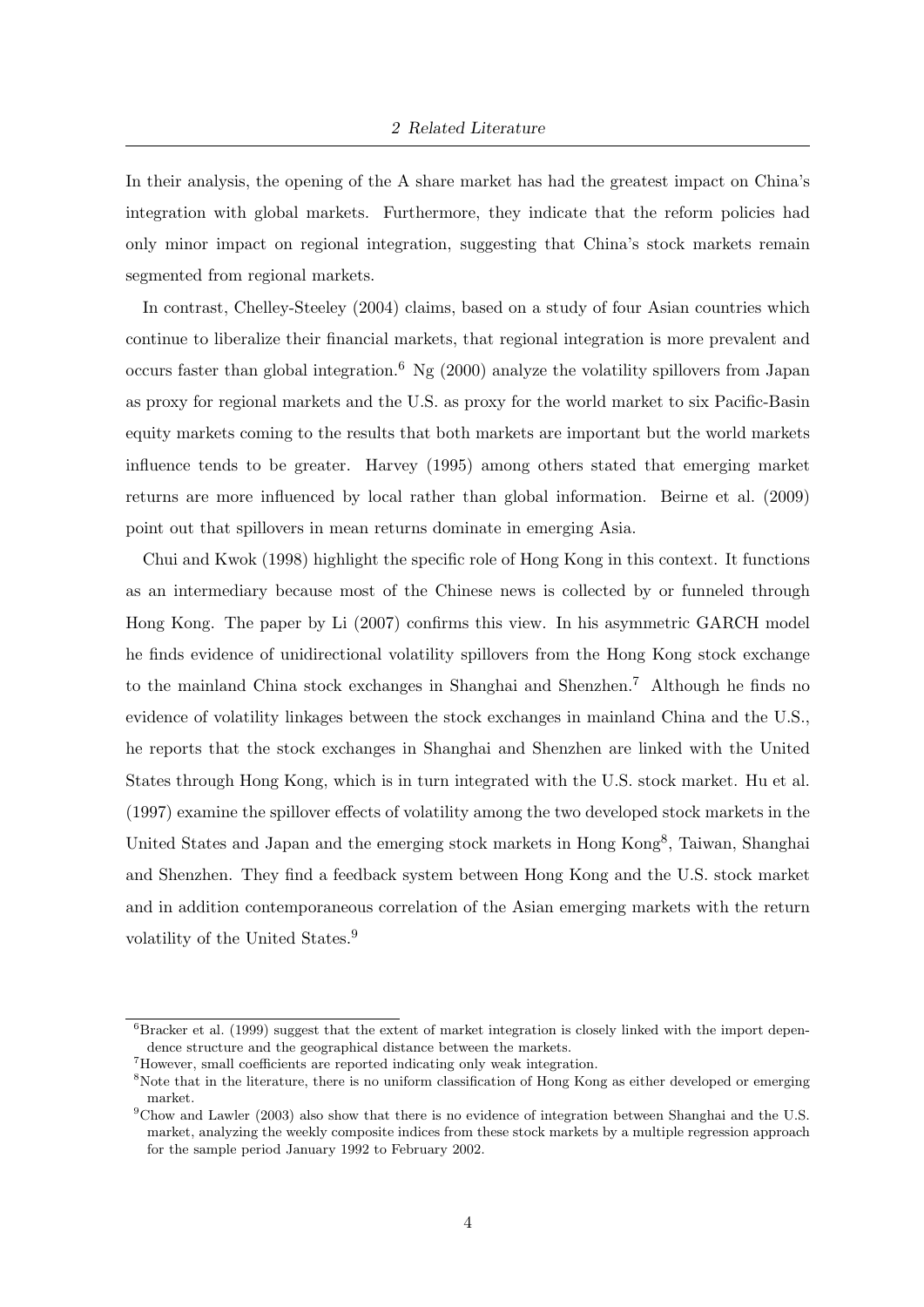#### 3 Preliminary Data Analysis

To investigate Chinese stock market integration to regional and global markets, Hong Kong is chosen as indicator for regional integration because of its geographical proximity and the close trading ties of Hong Kong with the Chinese economy. Furthermore, the United States are selected because of its' role as important trading partner and capital provider. Hence the United States serve as a good indicator for the integration of China with global markets. Therefore, daily returns - computed as  $log(p_t/p_{t-1})$  where  $p_t$  is the daily closing price at time t - for the following stock market indices are used: Shanghai Stock Exchange A share index (SHSE A), Shanghai Stock Exchange B share index (SHSE B), Shenzhen Stock Exchange A share index (SZSE A), Shenzhen Stock Exchange B share index (SZSE B), Hang Seng China Enterprises index  $(H)$ , Hang Seng index (HSI) and the Dow Jones Industrial index  $(DJI)$ .<sup>10</sup> All data are collected from Thomson Datastream.

Although there are two stock exchanges in mainland China, Chinese enterprises are allowed to list their shares only on one of the two stock markets.<sup>11</sup> Obviously, both exchanges are subject to the same macroeconomic and political decisions, even though dual listing is not permitted.

The whole sample covers the period from 23 November 1998 to 8 December 2006. The sample is divided into a pre- and post-liberalization phase, four years before and after the implementation of the QFII program on 1 December 2002, excluding five trading days before and after this regulatory change.<sup>12</sup>

In figures 1 and 2 the data series are shown both in levels and in first differences. The graphs for the Chinese stock exchanges (SHSE A, SHSE B, SZSE A and SZSE B) in figure 1 topped out in late 2001, experienced a lengthy setback until 2005 and rallied until the end of the sample. The DJI and the HSI show some similarities as both hit their lowest levels at the turn of the year 2002/2003 and rallied afterwards, again attaining the peak values of the years 1999/2000 at the end of the sample. The H share index fluctuated around a constant

<sup>10</sup>The currency of A shares is Renminbi, of B shares U.S. dollars on the Shanghai Exchange and Hong Kong dollars on the Shenzhen stock exchange. The H shares' currency is Hong Kong dollars as well as for the Hang Seng index.

 $11$ In general, those companies which are listed on the Shenzhen Stock Exchange are rather small and exportoriented while those listed on the Shanghai Stock Exchange are often state-owned enterprises.

<sup>&</sup>lt;sup>12</sup>Hence, the pre-liberalization sample is from  $23/11/1998$  to  $22/11/2002$  and the post-liberalization from  $9/12/2002$  to  $8/12/2006$ . In addition, our sample period is unaffected by unusual behavior caused by the Asian financial crisis in 1997.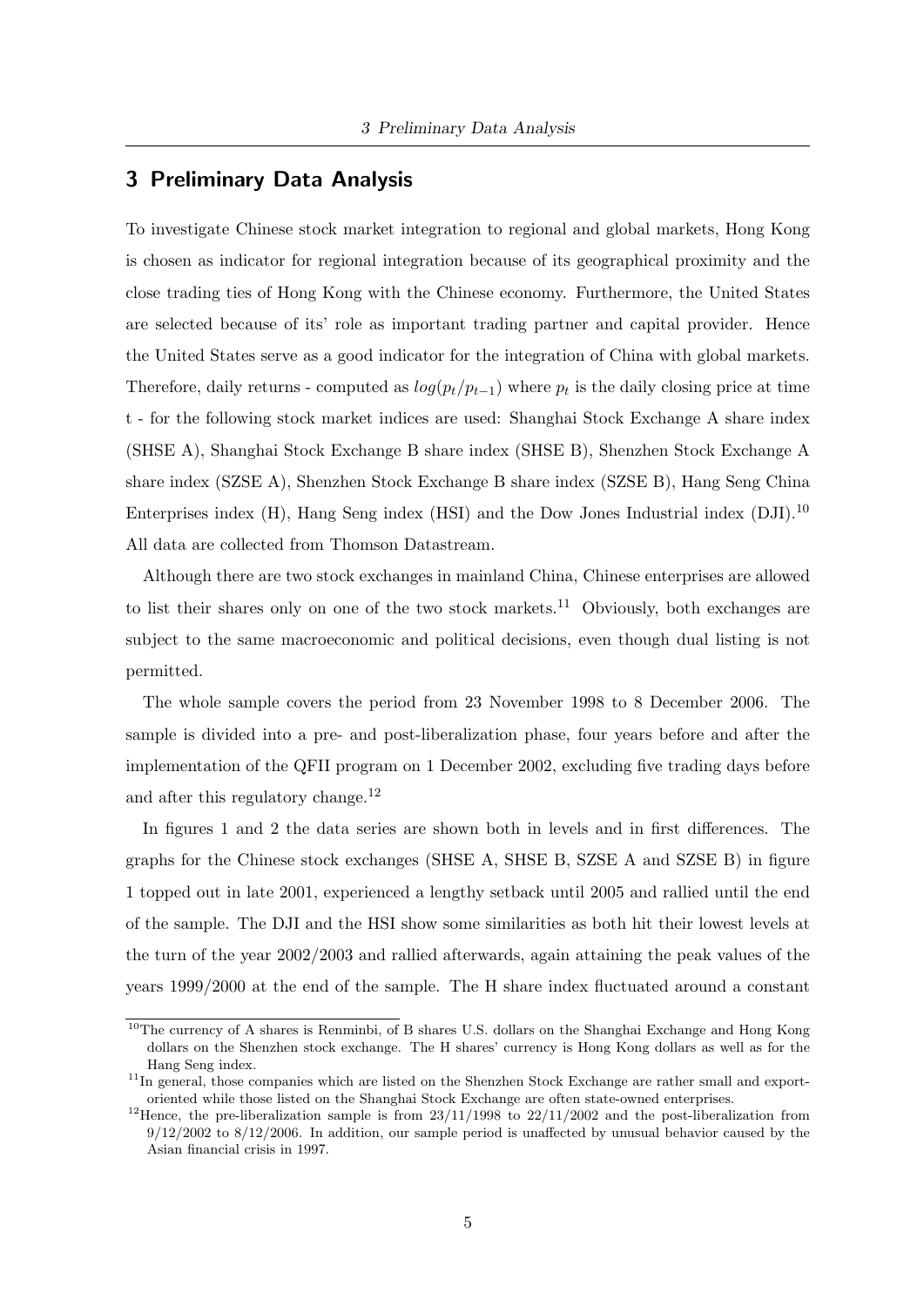

Figure 1: Log Levels Indices

Note: The graphs for the Shanghai Stock Exchange A share index (SHSE A), Shanghai Stock Exchange B share index (SHSE B), Shenzhen Stock Exchange A share index (SZSE A), Shenzhen Stock Exchange B share index (SZSE B), Dow Jones Industrial index (DJI), Hang Seng index (HSI) and Hang Seng China Enterprise index (H) are displayed. The sample covers the period 23/11/1998 to 08/12/2006.



Note: The graphs for the returns of SHSE A, SHSE B, SZSE A, SZSE B, DJI, HSI and H are displayed. The sample covers the period 23/11/1998 to 08/12/2006.

value until 2003. Afterwards, it experienced strong positive growth with a short-term peak at the end of  $2003.^{\rm 13}$ 

The index return series in figure 2 show that both B share indices are more volatile than their A share counterparts. Furthermore, the DJI is the least volatile one with a decreasing volatility pattern over time. This pattern also applies for the HSI. Particularly at the beginning of the sample, the H share index shows high volatility which becomes somewhat smaller towards the end of the sample.

We start our empirical analysis by testing the unit root properties applying the augmented

<sup>&</sup>lt;sup>13</sup>The A shares in both markets, Shanghai and Shenzhen, reached a short-term peak after the announcement of the implementation of the QFII program on November 5, 2002. The levels of the peaks are recovered in case of Shanghai in April 2003 and in case of Shenzhen at the end of 2006. Regarding the H share index, it appears that the announcement and implementation of the QFII program leads to stronger growth in comparison to the preceding years. Up to that point, the H share index fluctuated around a constant value.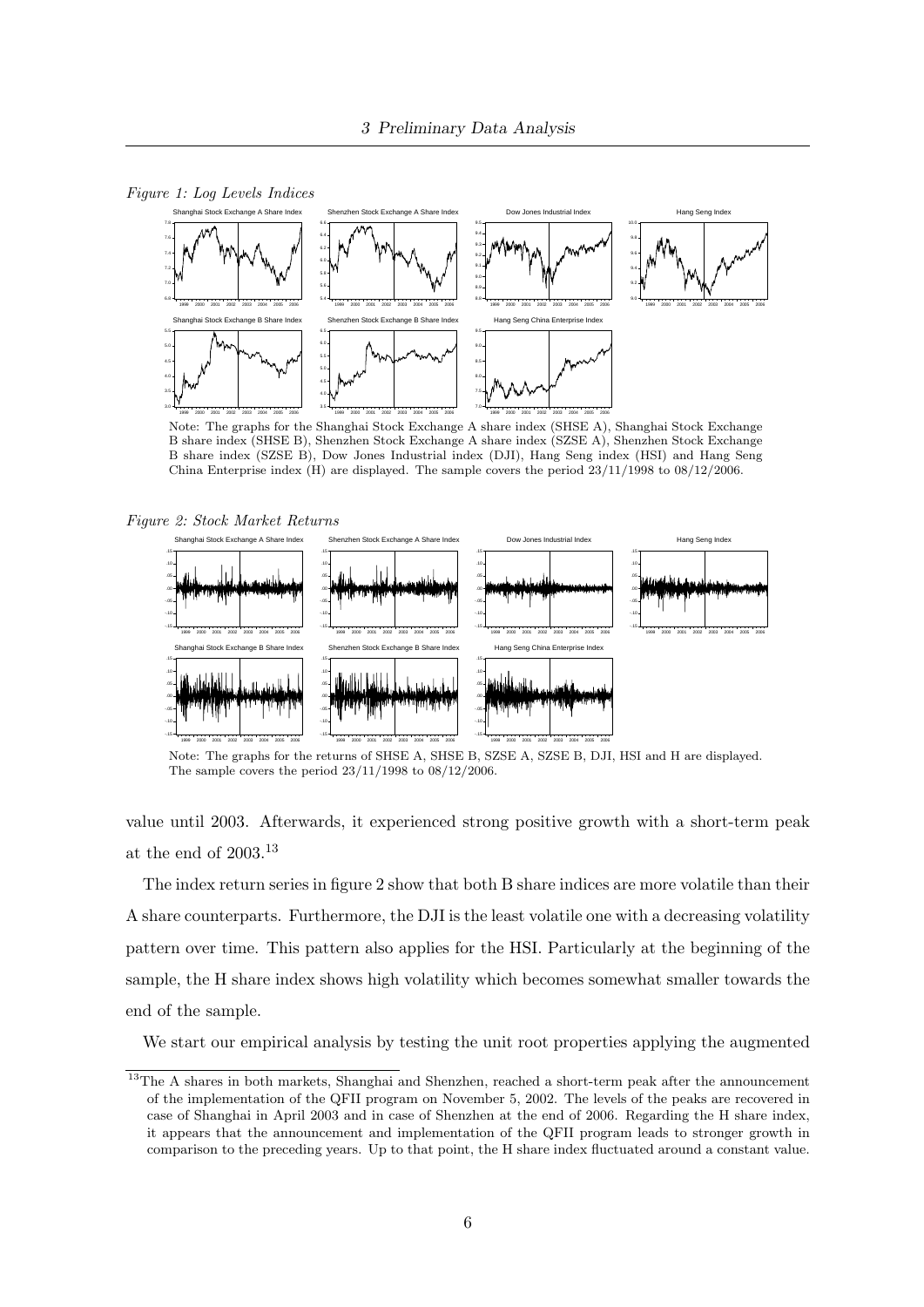|                    |           | Levels   |        |              | Returns  |       |                     | Levels |        | Returns      |                |       |
|--------------------|-----------|----------|--------|--------------|----------|-------|---------------------|--------|--------|--------------|----------------|-------|
|                    | ADF       | k        | Prob.  | ${\rm ADF}$  | k        | Prob. | ADF                 | k      | Prob.  | ${\rm ADF}$  | k              | Prob. |
| Pre-liberalization |           |          |        |              |          |       | Post-liberalization |        |        |              |                |       |
| SHSE A             | $-1.4422$ | 0        | 0.5626 | $-31.8979**$ |          | 0.000 | 0.0305              | 0      | 0.9601 | $-31.7104**$ | $\Omega$       | 0.000 |
| SHSE B             | $-1.2495$ | 4        | 0.6546 | $-14.2751**$ | 3        | 0.000 | $-1.3179$           |        | 0.6231 | $-29.0262**$ | $\Omega$       | 0.000 |
| <b>SZSE A</b>      | $-1.8281$ | 21       | 0.3670 | $-6.1215**$  | 20       | 0.000 | $-0.8483$           | 3      | 0.8043 | $-17.2490**$ | $\overline{2}$ | 0.000 |
| SZSE B             | $-1.6137$ | 8        | 0.4752 | $-8.4911**$  |          | 0.000 | $-0.9862$           |        | 0.7599 | $-17.4868**$ | $\overline{2}$ | 0.000 |
| DJI                | $-2.2986$ | $\Omega$ | 0.1726 | $-32.1873**$ | $\Omega$ | 0.000 | $-0.8966$           |        | 0.7896 | $-13.5038**$ | 6              | 0.000 |
| <b>HSI</b>         | $-1.3693$ | $\Omega$ | 0.5985 | $-31.2839**$ | $\Omega$ | 0.000 | $-0.4338$           |        | 0.9008 | $-30.6295**$ | $\Omega$       | 0.000 |
| H                  | $-2.8616$ | 13       | 0.0503 | $-8.0551**$  | 12       | 0.000 | $-1.3224$           | 20     | 0.6210 | $-7.2013**$  | 19             | 0.000 |

Table 1: Results of the ADF test

Note: The ADF test is calculated from the levels and the returns of the variables SHSE A, SHSE B, SZSE A, SZSE B, DJI, HSI and H for the two subsamples. The lag length is selected by the Akaike information criterion. \*\* indicates significance at the 1% level.

Dickey Fuller (ADF) test for both levels and first differences. The results are displayed in table  $1<sup>14</sup>$  The optimal lag length in the test specification is determined by the Akaike information criterion. All data series are non-stationary in levels but stationary in first differences in both subsamples, at least at the 5% significance level.

Table 2 contains the summary statistics for the return series of both subsamples. These statistics include the mean, the maximum, the minimum, the standard deviation and the range. The mean is nearly zero in all cases. The ranges and the standard deviations seem to decrease in the second subsample compared to the first. In contrast to the findings of Brooks and Ragunathan (2003), the standard deviation of the A share index in both exchanges is lower than for the B share index as reported by Chen et al.  $(2006)$ .<sup>15</sup> This may indicate a higher risk of trading B shares.

In table 3 we depict the bivariate correlations between the five Chinese variables (SHSE A, SHSE B, SZSE A, SZSE B and H) with the DJI as well as the HSI index of the pre- and post-liberalization sample.

<sup>&</sup>lt;sup>14</sup>The ADF test is conducted allowing for an intercept. Allowing for a trend when the returns are tested does not change the results.

<sup>&</sup>lt;sup>15</sup>Additionally, Brooks and Ragunathan (2003) find negative average returns for both B share indices. They also report a higher standard deviation of A shares in comparison to B shares which is in contrast to our results. However, their sample period ranges from January 1994 to October 1998 including - contrary to our sample - the Asian financial crisis in 1997.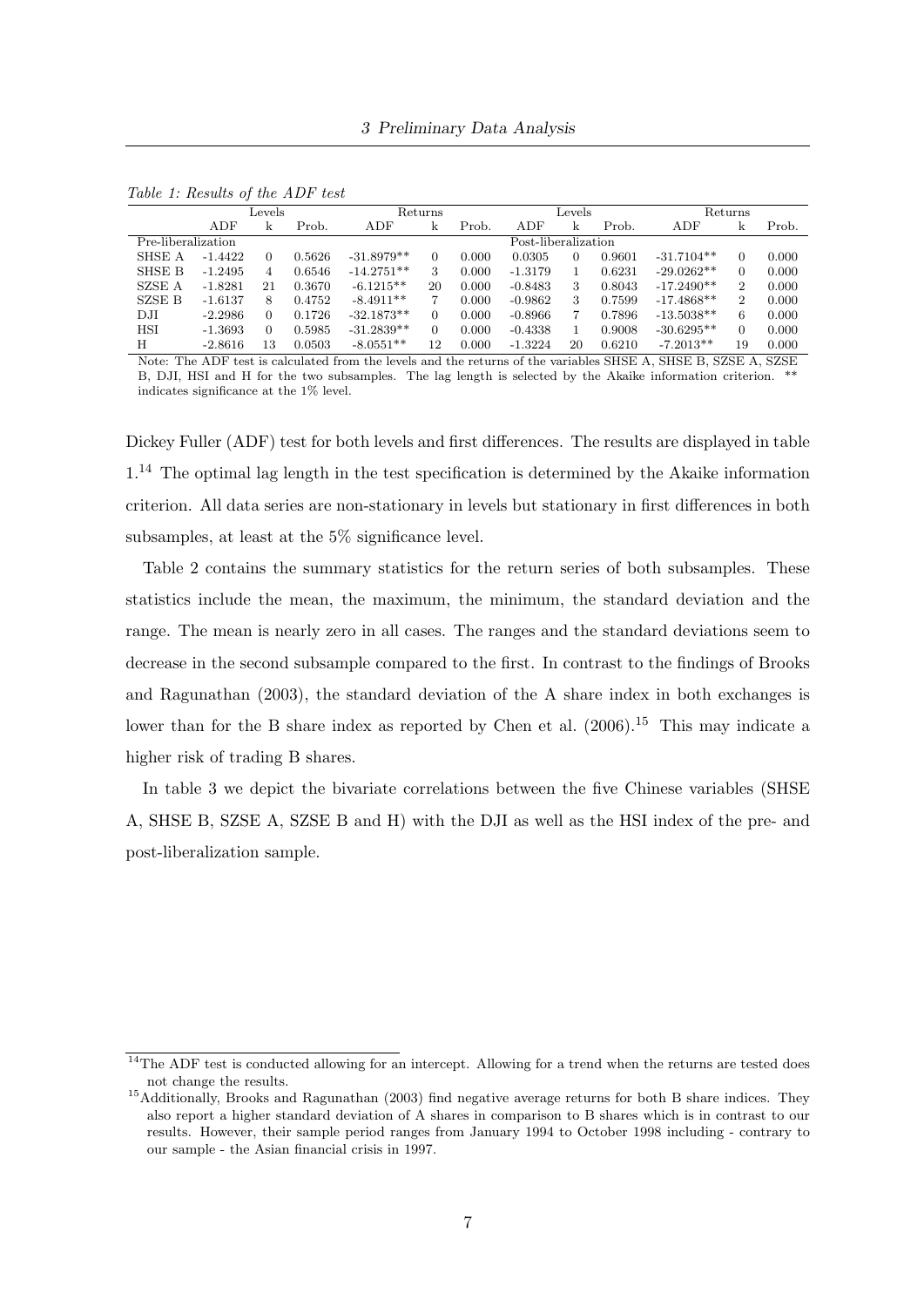|                    | Mean   | Max    | Min       | Std.Dev. | Range  | Mean   | Max                 | Min       | Std.Dev. | Range  |
|--------------------|--------|--------|-----------|----------|--------|--------|---------------------|-----------|----------|--------|
| Pre-liberalization |        |        |           |          |        |        | Post-liberalization |           |          |        |
| SHSE A             | 0.0000 | 0.0940 | $-0.0792$ | 0.0145   | 0.1732 | 0.0004 | 0.0790              | $-0.0551$ | 0.0123   | 0.1341 |
| SHSE B             | 0.0012 | 0.0945 | $-0.1029$ | 0.0258   | 0.1974 | 0.0000 | 0.0921              | $-0.0877$ | 0.0159   | 0.1798 |
| SZSE A             | 0.0000 | 0.0924 | $-0.0833$ | 0.0153   | 0.1747 | 0.0002 | 0.0765              | $-0.0606$ | 0.0131   | 0.1371 |
| SZSE B             | 0.0010 | 0.0940 | $-0.0997$ | 0.0266   | 0.1937 | 0.0007 | 0.0780              | $-0.0660$ | 0.0155   | 0.1440 |
| DJI                | 0.0000 | 0.0615 | $-0.0740$ | 0.0131   | 0.1355 | 0.0003 | 0.0353              | $-0.0367$ | 0.0077   | 0.0720 |
| <b>HSI</b>         | 0.0000 | 0.0543 | $-0.2152$ | 0.0165   | 0.1472 | 0.0006 | 0.0360              | $-0.0418$ | 0.0092   | 0.0778 |
| H                  | 0.0000 | 0.1011 | $-0.1219$ | 0.0230   | 0.2230 | 0.0014 | 0.0665              | $-0.0803$ | 0.0156   | 0.1468 |

Table 2: Descriptive Statistics of the Index Return Series

Note: The different descriptive statistics for the index return series SHSE A, SHSE B, SZSE A, SZSE B, DJI, HSI and H are displayed.

Regarding regional and global stock market integration, these correlations suggest a more pronounced regional integration of China's stock markets. The correlations between China's indices as well as H shares and the HSI are much higher than the correlations with the DJI in both subsamples.<sup>16</sup> The hint of global integration is rather weak as the correlation coefficients are small. This holds for both in the pre-liberalization phase as well as after stock market liberalization efforts.

In the following sections we further assess the integration level of Chinese stock markets to regional and global markets by applying the Cheung and Ng  $(1996)$  procedure.<sup>17</sup>

 $\frac{16}{16}$ H shares represent an interesting alternative for foreign investors to participate in the Chinese stock markets because of lower trading barriers and trading costs while B shares, which were created for foreign investors, receive only little attention.

<sup>&</sup>lt;sup>17</sup>An advantage of the Cheung and Ng (1996) approach compared to prior methods is the consideration of first- and second-moment dynamics. Additionally, the Cheung and Ng procedure is very useful as it is asymptotically robust to violations of the distributional assumptions.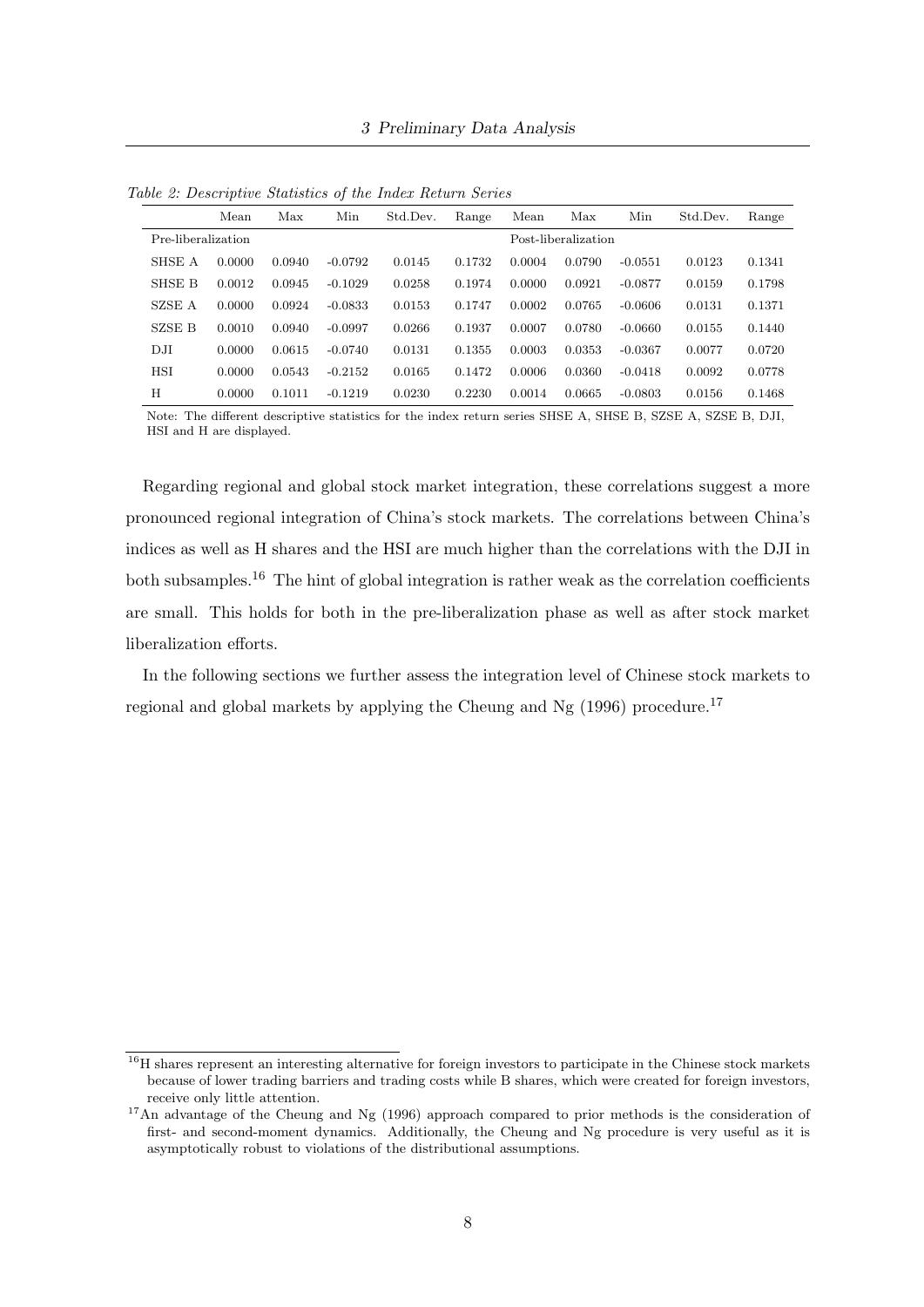|                | Pre-liberalization | Post-liberalization |                | Pre-liberalization | Post-liberalization |
|----------------|--------------------|---------------------|----------------|--------------------|---------------------|
| SHSE A and DJI | $-0.0284$          | 0.0200              | SHSE A and HSI | 0.0971             | 0.1068              |
|                | (0.3594)           | (0.5194)            |                | (0.0017)           | (0.0005)            |
| SHSE B and DJI | $-0.0049$          | $-0.0062$           | SHSE B and HSI | 0.1227             | 0.1020              |
|                | (0.8755)           | (0.8410)            |                | (0.0001)           | (0.0010)            |
| SZSE A and DJI | $-0.0323$          | 0.0233              | SZSE A and HSI | 0.0991             | 0.1038              |
|                | (0.2962)           | (0.4512)            |                | (0.0013)           | (0.0008)            |
| SZSE B and DJI | 0.0087             | 0.0267              | SZSE B and HSI | 0.1462             | 0.1594              |
|                | (0.7797)           | (0.3886)            |                | (0.0000)           | (0.0000)            |
| H and DJI      | 0.0649             | 0.0727              | H and HSI      | 0.4766             | 0.7093)             |
|                | (0.0361)           | (0.0188)            |                | (0.0000)           | (0.0000)            |

Table 3: Correlation between Chinese stock market indices and those from Hong Kong and the United States

Note: The different bivariate correlations between the index return series for the two subsamples are displayed. The values in parentheses indicate the probability values.

## 4 Univariate Dynamics

In order to adjust the most parsimonious models, we apply  $ARMA(l,m)-GARCH(1,p)-M$ models (see equation 1 and 2) to the index return series  $R_t$ . The choice of 1, m and p is carried out among  $l=0,\ldots,5$ ,  $m=0,\ldots,5$  and  $p=1,\ldots,5$  using residual diagnostics and the Akaike information criterion.<sup>18</sup>

$$
ARMA(l,m) - GARCH(1,p) - M
$$
  
\n
$$
R_{t} = \alpha_{0} + \sum_{i=1}^{k} \alpha_{i} R_{t-i} + \sum_{i=1}^{l} \beta_{i} u_{t-i} + \gamma_{1} h_{t} + u_{t}
$$
  
\n
$$
h_{t} = \omega_{0} + \sum_{i=1}^{p} \omega_{i} u_{t-i}^{2} + \varphi_{1} h_{t-1}
$$
\n(2)

and

$$
u_t \sim N(0, h_t)
$$

An overview of the maximum-likelihood estimations and diagnostic statistics of the selected models is presented in table 4. Bollerslev and Wooldridge (1990) standard errors which are robust to non-normality in dynamic models are used. In addition, the Ljung-Box Q-statistics

<sup>&</sup>lt;sup>18</sup>The Bernd-Hall-Hall-Hausman algorithm is used.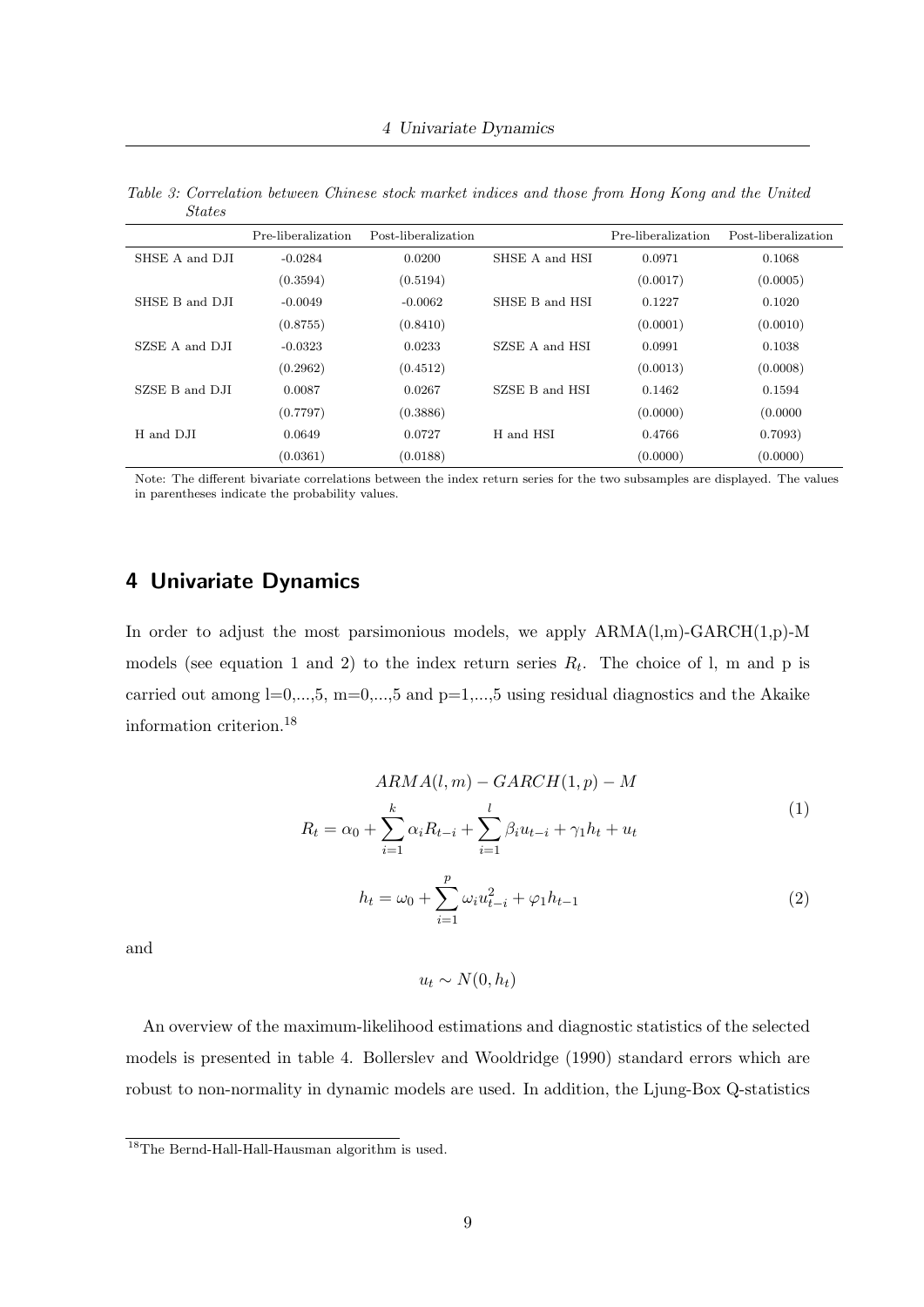for the first 6 and 12 autocorrelations of the standardized residuals - defined as  $u_t/$ √  $h_t$  - and their squares are not significant at the 5% level indicating that the selected models provide an admissible description of our index return series.  $^{19}$ 

Different temporal dynamics before and after the implementation of the QFII program are reported. In the mean equation, the constants and the ARMA terms show relatively small values and are mostly insignificant. In contrast, all return series display considerable persistence in the conditional variance as  $\varphi_1$  ranges between 0.58 and 0.98. Almost all coefficients are significant at the 5% level except of the lagged error terms of the H shares in the variance equation. The value of the lagged conditional variance increases in the second sample in all cases except for SHSE B, SZSE B and H, indicating increasing persistence to volatility shocks in the post-liberalization sample.

 $\frac{19}{19}$ In order to generate good diagnostic statistics we have to keep insignificant coefficients in some cases. Additionally, in the case of HSI we have to skip the constant in the mean equation.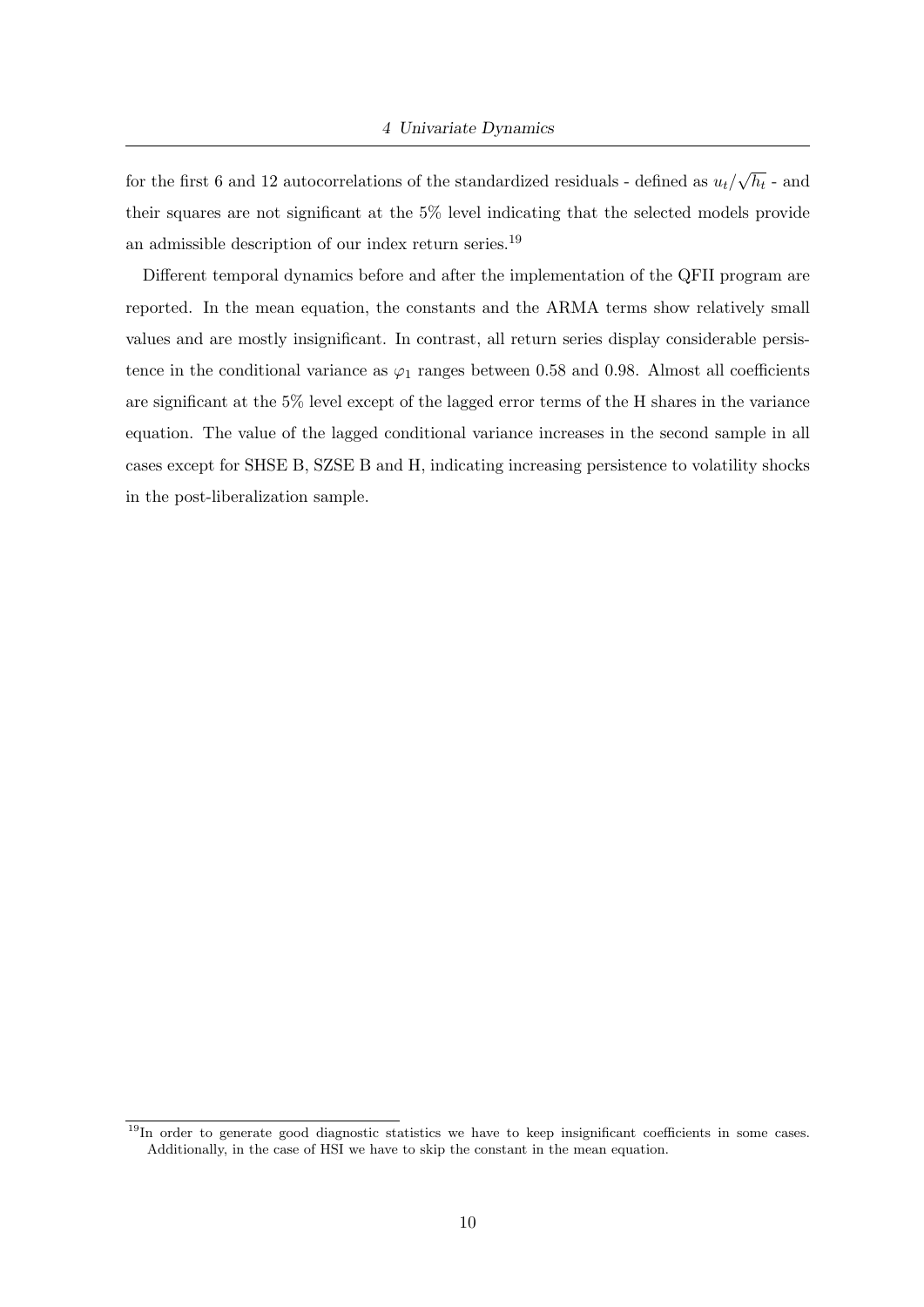|                |             | SHSE A      |             |            |                 |            | SHSE B      |                     |
|----------------|-------------|-------------|-------------|------------|-----------------|------------|-------------|---------------------|
|                |             | Pre         |             | Post       |                 | Pre        |             | Post                |
| Mean           | $\alpha_0$  | $-0.0015*$  | $\alpha_0$  | $-0.0004$  | $\alpha_0$      | $-0.0009$  | $\alpha_0$  | $-0.0033$           |
|                |             | $(-0.0007)$ |             | (0.0012)   |                 | (0.0009)   |             | (0.0017)            |
|                | $\beta_1$   | 0.0302      | $\alpha_1$  | 0.0026     | $\beta_1$       | $0.0763*$  | $\alpha_1$  | $0.0883*$           |
|                |             | (0.0414)    |             | (0.0319)   |                 | (0.0386)   |             | (0.0380)            |
| Variance       | $\omega_0$  | 0.0000      | $\omega_0$  | 0.0000     | $\omega_0$      | $0.0000**$ | $\omega_0$  | $0.0000*$           |
|                |             | (0.0000)    |             | (0.0000)   |                 | (0.0000)   |             | (0.0000)            |
|                | $\omega_1$  | $0.2181**$  | $\omega_1$  | $0.0533*$  | $\omega_1$      | $0.1985**$ | $\omega_1$  | $0.0721*$           |
|                |             | (0.0762)    |             | (0.0238)   |                 | (0.0458)   |             | (0.0365)            |
|                | $\varphi_1$ | $0.6499**$  | $\varphi_1$ | $0.9056**$ | $\varphi_1$     | $0.7462**$ | $\varphi_1$ | $0.8143**$          |
|                |             | (0.0789)    |             | (0.0411)   |                 | (0.0488)   |             | (0.1135)            |
| Log-likelihood |             | 3061.070    |             | 3129.307   |                 | 2472.895   |             | 2882.378            |
| Residual tests | Q(6)        | 4.344       | Q(6)        | 6.700      | Q(6)            | 7.425      | Q(6)        | 3.096               |
|                |             | (0.501)     |             | (0.244)    |                 | (0.191)    |             | (0.685)             |
|                | Q(12)       | 11.305      | Q(12)       | 13.104     | Q(12)           | 12.114     | Q(12)       | 7.942               |
|                |             | (0.418)     |             | (0.287)    |                 | (0.355)    |             | (0.718)             |
|                | $Q^2(6)$    | 1.174       | $Q^2(6)$    | 10.307     | ${\cal Q}^2(6)$ | 4.496      | $Q^2(6)$    | 1.646               |
|                |             | (0.947)     |             | (0.067)    |                 | (0.480)    |             | (0.896)             |
|                | $Q^2(12)$   | 2.326       | $Q^2(12)$   | 14.753     | $Q^2(12)$       | 8.222      | $Q^2(12)$   | 3.074               |
|                |             | (0.997)     |             | (0.194)    |                 | (0.693)    |             | (0.990)             |
|                |             | Pre         |             | Post       |                 | Pre        |             | Post                |
| Mean           | $\alpha_0$  | $-0.0016*$  | $\alpha_0$  | $-0.0004$  | $\alpha_0$      | $-0.0016$  | $\alpha_0$  | $-0.0015$           |
|                |             | (0.0007)    |             | (0.0012)   |                 | (0.0010)   |             | (0.0018)            |
|                | $\beta_1$   | 0.0364      | $\beta_1$   | 0.0489     | $\beta_1$       | $0.1032*$  | $\beta_1$   | $0.0920*$           |
|                |             | (0.0412)    |             | (0.0325)   |                 | (0.0416)   |             | (0.0387)            |
| Variance       | $\omega_0$  | $0.0000*$   | $\omega_0$  | 0.0000     | $\omega_0$      | $0.0000**$ | $\omega_0$  | $0.0000*$           |
|                |             | (0.0000)    |             | (0.0000)   |                 | (0.0000)   |             | (0.0000)            |
|                | $\omega_1$  | $0.2244**$  | $\omega_1$  | $0.0482**$ | $\omega_1$      | $0.2253**$ | $\omega_1$  | $0.1227**$          |
|                |             | (0.0719)    |             | (0.0175)   |                 | (0.0431)   |             | (0.0456)            |
|                | $\varphi_1$ | $0.6527**$  | $\varphi_1$ | $0.9279**$ | $\varphi_1$     | $0.6749**$ | $\varphi_1$ | $0.5821**$          |
|                |             | (0.0749)    |             | (0.0272)   |                 | (0.0585)   |             | (0.1464)            |
|                |             |             |             |            |                 |            |             |                     |
| Log-likelihood |             | 3024.442    |             | 3076.295   |                 | 2464.509   |             |                     |
| Residual tests | Q(6)        | 4.963       | Q(6)        | 6.316      | Q(6)            | 8.038      | Q(6)        | 5.752               |
|                |             | (0.420)     |             | (0.277)    |                 | (0.154)    |             | (0.331)             |
|                | Q(12)       | 15.429      | Q(12)       | 13.453     | Q(12)           | 15.750     | Q(12)       | 8.086               |
|                |             | (0.164)     |             | (0.265)    |                 | (0.151)    |             | (0.706)             |
|                | $Q^2(6)$    | 1.266       | $Q^2(6)$    | 7.692      | $Q^2(6)$        | 1.684      | $Q^2(6)$    | 3.470               |
|                |             | (0.938)     |             | (0.174)    |                 | (0.891)    |             | 2895.016<br>(0.628) |
|                | $Q^2(12)$   | 1.750       | $Q^2(12)$   | 11.411     | $Q^2(12)$       | 3.735      | $Q^2(12)$   | 7.998               |

Table 4:  $ARMA(l,m)$ - $GARCH(1,p)$ -M Models for the Index Return Series

|          |            |            | DJ 1       |            |            |           | пән        |             |
|----------|------------|------------|------------|------------|------------|-----------|------------|-------------|
|          |            | Pre        |            | Post       |            | Pre       |            | Post        |
| Mean     | $\alpha_0$ | $-0.0017$  | $\alpha_0$ | 0.0000     |            |           |            |             |
|          |            | (0.0009)   |            | (0.0005)   |            |           |            |             |
|          | $\beta_1$  | 0.0027     | $\beta_1$  | $-0.0509$  | $\alpha_1$ | 0.0371    | $\beta_1$  | 0.0217      |
|          |            | (0.0339)   |            | (0.0302)   |            | (0.0308)  |            | (0.0170)    |
| Variance | $\omega_0$ | $0.0000*$  | $\omega_0$ | 0.0000     | $\omega_0$ | 0.0000    | $\omega_0$ | 0.0000      |
|          |            | (0.0000)   |            | (0.0000)   |            | (0.0000)  |            | (0.0000)    |
|          | $\omega_1$ | $0.0703**$ | $\omega_1$ | $0.0359**$ | $\omega_1$ | $0.0410*$ | $\omega_1$ | $-0.0522**$ |
|          |            | (0.0175)   |            | (0.0123)   |            | (0.0164)  |            | (0.0081)    |
|          |            |            |            |            |            |           | $\omega_2$ | $0.0807**$  |
|          |            |            |            |            |            |           |            | (0.0151)    |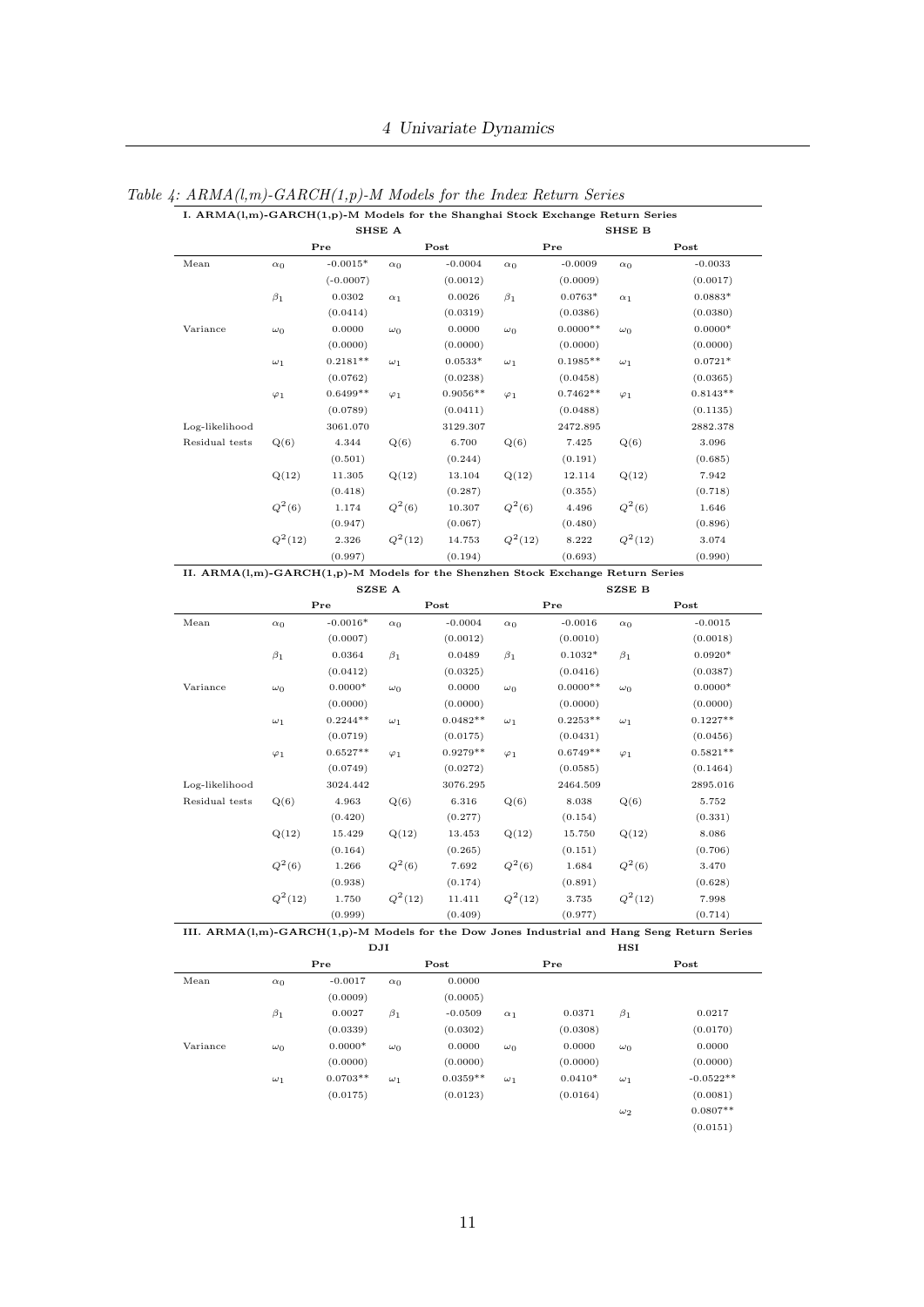|                | $\varphi_1$ | $0.8963**$ | $\varphi_1$ | $0.9487*$ | $\varphi_1$ | $0.9402**$ | $\varphi_1$ | $0.9542**$ |
|----------------|-------------|------------|-------------|-----------|-------------|------------|-------------|------------|
|                |             | (0.0208)   |             | (0.0149)  |             | (0.0244)   |             | (0.0131)   |
| Log-likelihood |             | 3107.188   |             | 3685.118  |             | 2823.028   |             | 3448.618   |
| Residual tests | Q(6)        | 3.203      | Q(6)        | 1.964     | Q(6)        | 3.263      | Q(6)        | 1.386      |
|                |             | (0.669)    |             | (0.854)   |             | (0.766)    |             | (0.926)    |
|                | Q(12)       | 9.792      | Q(12)       | 12.182    | Q(12)       | 9.132      | Q(12)       | 4.295      |
|                |             | (0.549)    |             | (0.350)   |             | (0.610)    |             | (0.960)    |
|                | $Q^2(6)$    | 4.365      | $Q^2(6)$    | 6.598     | $Q^2(6)$    | 1.8053     | $Q^2(6)$    | 6.087      |
|                |             | (0.498)    |             | (0.252)   |             | (0.875)    |             | (0.298)    |
|                | $Q^2(12)$   | 6.703      | $Q^2(12)$   | 8.205     | $Q^2(12)$   | 3.198      | $Q^2(12)$   | 10.060     |
|                |             | (0.823)    |             | (0.695)   |             | (0.988)    |             | (0.525)    |

IV. ARMA(l,m)-GARCH(1,p)-M Models for the H Return Series  $\pm$ 

|                |             |            | п           |            |
|----------------|-------------|------------|-------------|------------|
|                |             | Pre        |             | Post       |
| Mean           | $\alpha_0$  | 0.0000     | $\alpha_0$  | 0.0014     |
|                |             | (0.0010)   |             | (0.0008)   |
|                | $\beta_1$   | $0.1401**$ | $\beta_1$   | $0.1345*$  |
|                |             | (0.0324)   |             | (0.0329)   |
| Variance       | $\omega_0$  | 0.0000     | $\omega_0$  | $0.0000*$  |
|                |             | (0.0000)   |             | (0.0000)   |
|                | $\omega_1$  | $0.1837**$ | $\omega_1$  | $0.0695**$ |
|                |             | (0.0594)   |             | (0.0160)   |
|                | $\omega_2$  | $-0.1059$  |             |            |
|                |             | (0.0654)   |             |            |
|                | $\omega_3$  | 0.0063     |             |            |
|                |             | (0.0467)   |             |            |
|                | $\omega_4$  | $-0.0613$  |             |            |
|                |             | (0.0467)   |             |            |
|                | $\varphi_1$ | $0.9775**$ | $\varphi_1$ | $0.9129**$ |
|                |             | (0.0075)   |             | (0.0201)   |
| Log-likelihood |             | 2545.559   |             | 2977.794   |
| Residual test  | Q(6)        | 2.471      | Q(6)        | 3.907      |
|                |             | (0.781)    |             | (0.563)    |
|                | Q(12)       | 9.382      | Q(12)       | 8.950      |
|                |             | (0.587)    |             | (0.627)    |
|                | $Q^2(6)$    | 4.262      | $Q^2(6)$    | 6.557      |
|                |             | (0.512)    |             | (0.256)    |
|                | $Q^2(12)$   | 12.630     | $Q^2(12)$   | 12.505     |
|                |             | (0.318)    |             | (0.327)    |

Note: The Maximum-Likelihood estimations of the appropriate ARMA(l,m)-GARCH(1,p)-M models are reported. The Bollerslev and Wooldridge (1990) asymptotic standard errors are in parentheses. \* and \*\* indicate significance at

### 5 Regional and Global Spillovers between Stock Market Indices

To reveal how the different indices are linked before and after the implementation of the QFII program, we apply the Cheung and Ng  $(1996)$  procedure based on the ARMA $(l,m)$ -GARCH(1,p)-M models in table 4 and the cross correlation coefficients based on the residuals from the models which are reported in table  $5<sup>20</sup>$ . The standardized residuals and their squares are used to test for causality in the conditional mean and conditional variance equation. The null hypothesis represents the case of no causality. To test causality-in-mean, the cross

 $\frac{20}{4}$  As the choice of the lag length is likely to affect the empirical results, we follow the suggestion of Hu et al. (1997). They use five leads/lags as this seems reasonable for daily closing prices.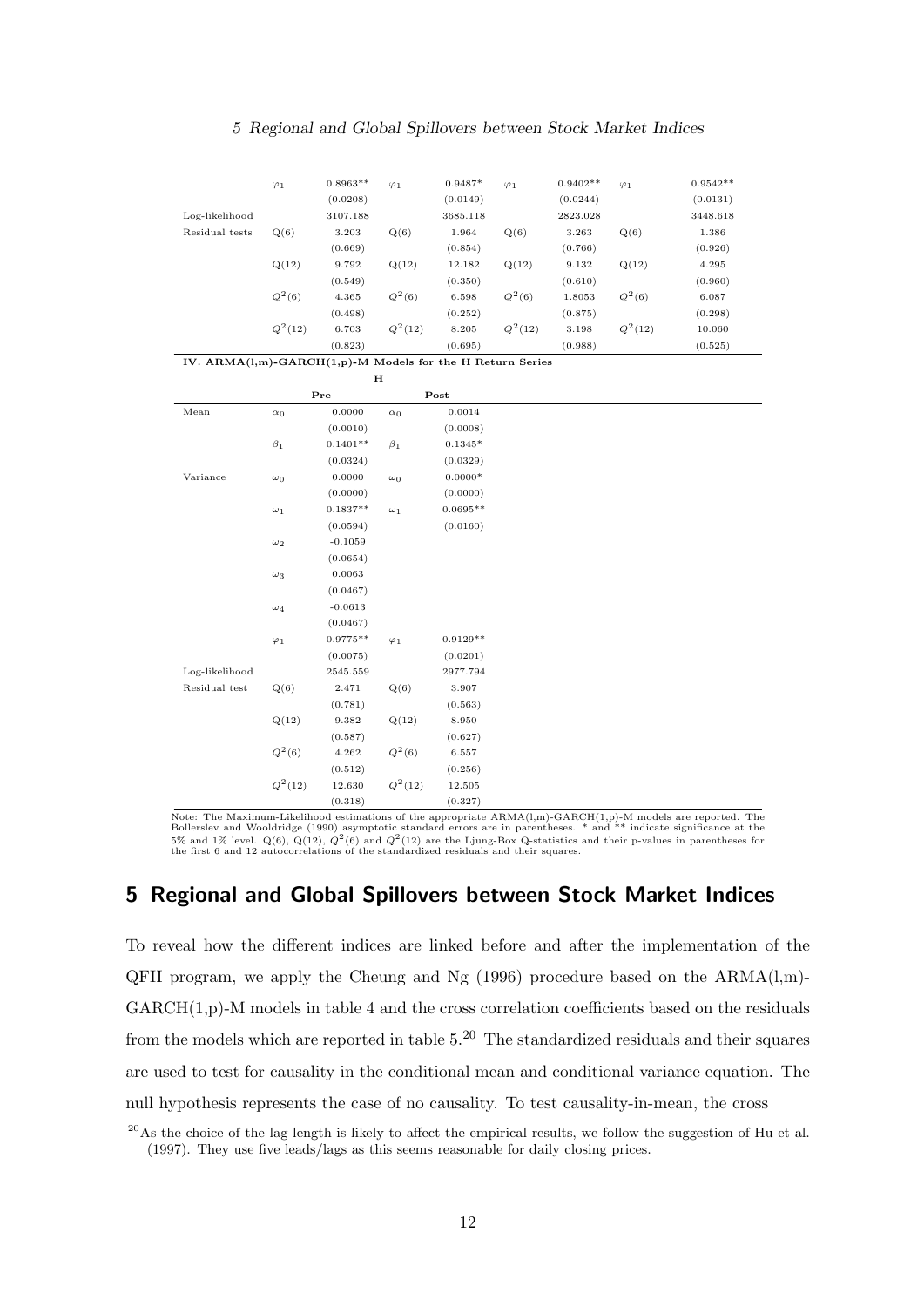|                  | SHSE A and DJI      |           |           | SHSE B and DJI | SZSE A and DJI |           | SZSE B and DJI |           |            | H and DJI |
|------------------|---------------------|-----------|-----------|----------------|----------------|-----------|----------------|-----------|------------|-----------|
| Lag s            | Levels              | Squares   | Levels    | Squares        | Levels         | Squares   | Levels         | Squares   | Levels     | Squares   |
| $\mathbf{1}$     | $-0.0297$           | 0.0007    | $-0.0081$ | $-0.0085$      | $-0.0328$      | 0.0121    | $-0.0053$      | 0.0108    | 0.0485     | $0.0798*$ |
| $\,2$            | 0.0170              | 0.0231    | 0.0576    | 0.0142         | 0.0214         | 0.0250    | $0.0729*$      | 0.0089    | $0.1694*$  | $0.0620*$ |
| 3                | $-0.0117$           | $-0.0164$ | 0.0126    | 0.0001         | $-0.0021$      | $-0.0175$ | 0.0027         | 0.0205    | $-0.0584$  | 0.0500    |
| 4                | $-0.0670*$          | 0.0204    | $-0.0496$ | $-0.0040$      | $-0.0580$      | 0.0201    | $-0.0519$      | $-0.0009$ | $0.0711*$  | $-0.0102$ |
| $\rm 5$          | 0.0410              | $-0.0113$ | 0.0482    | $-0.0152$      | 0.0376         | $-0.0107$ | 0.0218         | $-0.0099$ | 0.0297     | $-0.0152$ |
|                  | SHSE A and HSI      |           |           | SHSE B and HSI | SZSE A and HSI |           | SZSE B and HSI |           |            | H and HSI |
| Lag s            | Levels              | Squares   | Levels    | Squares        | Levels         | Squares   | Levels         | Squares   | Levels     | Squares   |
| $\mathbf{1}$     | 0.0608              | 0.0454    | 0.0259    | 0.0248         | $0.0664*$      | 0.0472    | 0.0124         | 0.0319    | $-0.0422$  | $-0.0098$ |
| $\,2$            | 0.0061              | $-0.0123$ | $-0.0293$ | 0.0338         | 0.0096         | $-0.0145$ | $-0.0230$      | 0.0296    | $-0.0029$  | $-0.0068$ |
| 3                | $0.0772*$           | 0.0358    | 0.0499    | 0.0380         | $0.0720*$      | 0.0386    | 0.0494         | 0.0517    | $-0.0131$  | 0.0191    |
| $\overline{4}$   | 0.0412              | $-0.0094$ | 0.0537    | 0.0165         | 0.0433         | $-0.0107$ | 0.0468         | 0.0208    | 0.0231     | 0.0138    |
| 5                | 0.0367              | $-0.0258$ | $-0.0475$ | $-0.0234$      | 0.0469         | $-0.0284$ | $-0.0382$      | $-0.0206$ | $-0.0112$  | 0.0525    |
|                  | Post-liberalization |           |           |                |                |           |                |           |            |           |
|                  | SHSE A and DJI      |           |           | SHSE B and DJI | SZSE A and DJI |           | SZSE B and DJI |           |            | H and DJI |
| Lag s            | Levels              | Squares   | Levels    | Squares        | Levels         | Squares   | Levels         | Squares   | Levels     | Squares   |
| 1                | 0.0187              | 0.0244    | $-0.0135$ | $-0.0329$      | 0.0195         | 0.0215    | 0.0247         | 0.0076    | $0.0922*$  | 0.0154    |
| $\boldsymbol{2}$ | 0.0233              | $-0.0157$ | 0.0151    | $-0.0409$      | 0.0105         | $-0.0103$ | $0.0735*$      | $-0.0171$ | $0.2809*$  | $0.1446*$ |
| 3                | 0.0555              | 0.0059    | 0.0363    | $-0.0488$      | 0.0327         | 0.0155    | 0.0309         | $-0.0013$ | $-0.0062$  | $-0.0006$ |
| 4                | 0.0069              | $-0.0053$ | 0.0132    | 0.0056         | $-0.0019$      | $-0.0145$ | 0.0242         | $-0.0231$ | 0.0491     | $-0.0187$ |
| $\rm 5$          | 0.0232              | 0.0155    | 0.0211    | 0.0466         | 0.0086         | 0.0165    | 0.0049         | 0.0495    | 0.0403     | $-0.0113$ |
|                  | SHSE A and HSI      |           |           | SHSE B and HSI | SZSE A and HSI |           | SZSE B and HSI |           |            | H and HSI |
| Lag s            | Levels              | Squares   | Levels    | Squares        | Levels         | Squares   | Levels         | Squares   | Levels     | Squares   |
| $\mathbf{1}$     | $0.0641*$           | $-0.0176$ | 0.0517    | $-0.0119$      | 0.0391         | $-0.0070$ | $0.0929*$      | 0.0015    | $-0.0601$  | $-0.0231$ |
| $\boldsymbol{2}$ | $-0.0253$           | $-0.0312$ | $-0.0204$ | $-0.0236$      | $-0.0327$      | $-0.0178$ | $-0.0251$      | $-0.0228$ | $-0.0634*$ | $-0.0582$ |
| 3                | $-0.0026$           | $-0.0130$ | 0.0453    | $-0.0174$      | 0.0038         | $-0.0132$ | 0.0313         | 0.0115    | $-0.0098$  | $-0.0213$ |
| $\overline{4}$   | $-0.0015$           | $-0.0043$ | 0.0128    | $-0.0013$      | 0.0026         | $-0.0065$ | 0.0053         | 0.0040    | $-0.0097$  | $-0.0205$ |
| 5                | 0.0249              | $-0.0460$ | $-0.0256$ | $-0.0180$      | 0.0170         | $-0.0330$ | 0.0235         | $-0.0261$ | 0.0495     | $-0.0185$ |

Table 5: Cross Correlations of the Standardized Residuals

Note: The cross correlations of the standardized residuals and the squared standardized residuals computed from the models<br>reported in table 4 are shown. s is the number of periods the second cited return series lags the f

correlations of the standardized residuals are used while causality-in-variance is tested using the squares of the standardized residuals.

The indicated number of lags s reports the number of trading days the second cited return series lags the first cited return series. Spillovers in mean and in variance are indicated by significant cross correlation coefficients in both, levels and squares.

As the Dow Jones Industrial index operates in a different time zone, the interpretation of significant cross correlation coefficients related to the DJI has to take this time difference into account. Thus, especially significant cross correlation coefficients at lag 0 do not represent situations with endogeneity problems and should be interpreted as evidence that the Dow Jones Industrial index affects the first cited return series. Therefore the indicated lag s in these cases is factually lag s-1.

The results in table 5 report evidence of causal interactions in both subsamples.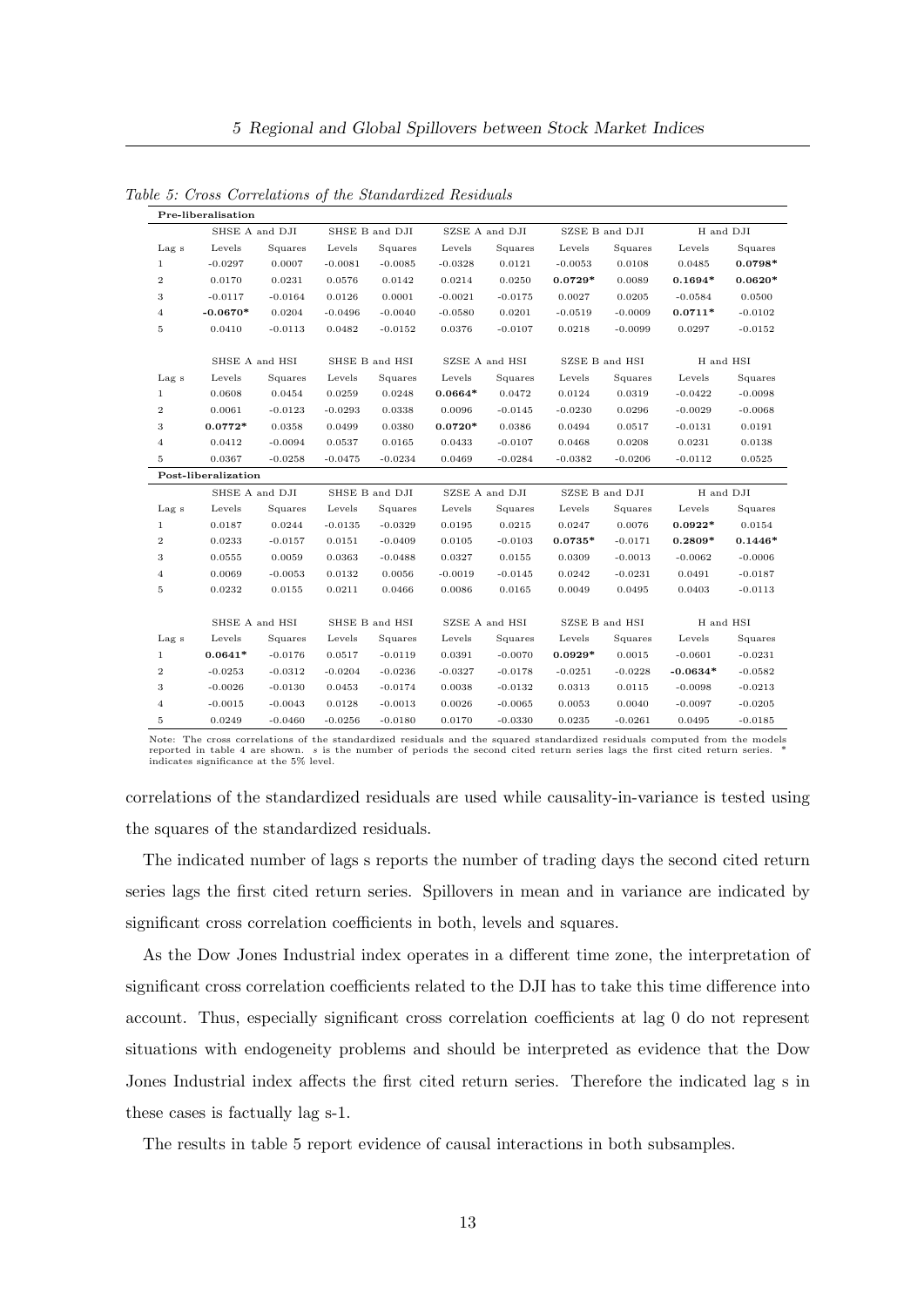Causality-in-mean is reported from DJI to SHSE A, to SZSE B and to H shares in the pre-liberalization phase. In the post-liberalization phase the causality-in-mean from DJI to SHSE A disappears while the other two effects still persist although partly at different lags. Causality-in-variance is found from DJI to H shares in both subsamples. This causality pattern indicates that the liberalization of the A share segment does not lead to a higher global integration of Chinese stock markets as DJI's variance does not spill over to more share segments in the second subsample.

Interestingly, we find similar results when analyzing regional integration. While causalityin-mean is indicated in the pre-liberalization phase from HSI to SHSE A and to SZSE A and additionally from HSI to SHSE A, SZSE B, and H, in the post-liberalization phase, no causality-in-variance is displayed. This suggests that the liberalization of Chinese A share segment does not enhance Chinas' stock market integration with regional stock markets. However, at this stage of analysis, we have to interpret these causalities with caution as we do not check if the causality is actually caused by the foreign market. For this we control in the next step.

To further investigate the causality patterns of Chinese stock markets and to verify if the significance in the cross correlations is actually caused by the foreign stock markets, we use these information on the interactions in mean and variance between the time series in the next step to construct augmented ARMA(l,m)-GARCH(1,p)-M models. The effect of one equity return series on the other is incorporated by adding the significant lagged (squared) returns of the 'foreign markets' in the mean and variance equation of the original  $ARMA(1,m)$ - $GARCH(1,p)-M$  models reported in table 4. With these new models, we indicate whether the reported spillover effects in mean and in variance are caused by the foreign return series. In addition, we avoid potential spurious evidence of causality-in-variance caused by unconsidered causality-in-mean and vice versa.

In equations 3 and 4 the foreign markets are captured by  $R_{t-i}^*$  and  $R_{t-i}^{*2}$ . Table 6 reports the augmented  $ARMA(l,m)-GARCH(1,p)-M$  models of the equity return series.<sup>21</sup>

 $^{21}$ Not all intermediate models are shown. In some cases, adding significant variables lead to more significant cross correlations which are considered in further steps. Only the estimations of the final augmented models are shown in table 6.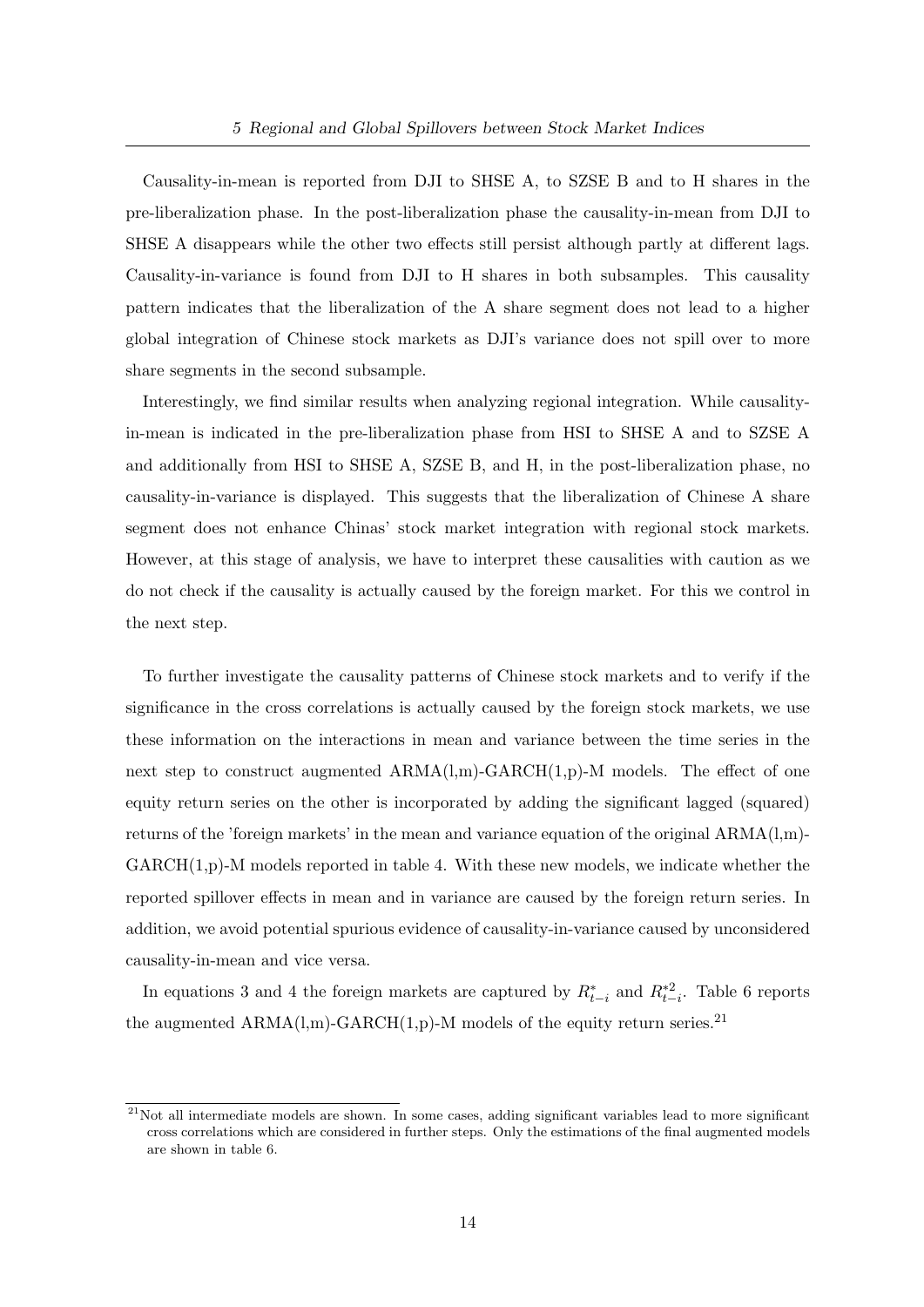$$
R_t = \alpha_0 + \sum_{i=1}^k \alpha_i R_{t-i} + \sum_{i=1}^l \beta_i u_{t-i} + \gamma_1 h_t + u_t + \sum_{i=0}^m \delta_i R_{t-i}^*
$$
(3)

$$
h_t = \omega_0 + \sum_{i=1}^p \omega_i u_{t-i}^2 + \varphi_1 h_{t-1} + \sum_{i=0}^n \lambda_i R_{t-i}^{*2}
$$
 (4)

In most cases the added lagged foreign return series in the mean equation are significant (at least at the 10% level). However, the added squared lagged foreign return series in the variance equation are not significant at the conventional levels and the Q-statistics are insignificant at least at the 5% level.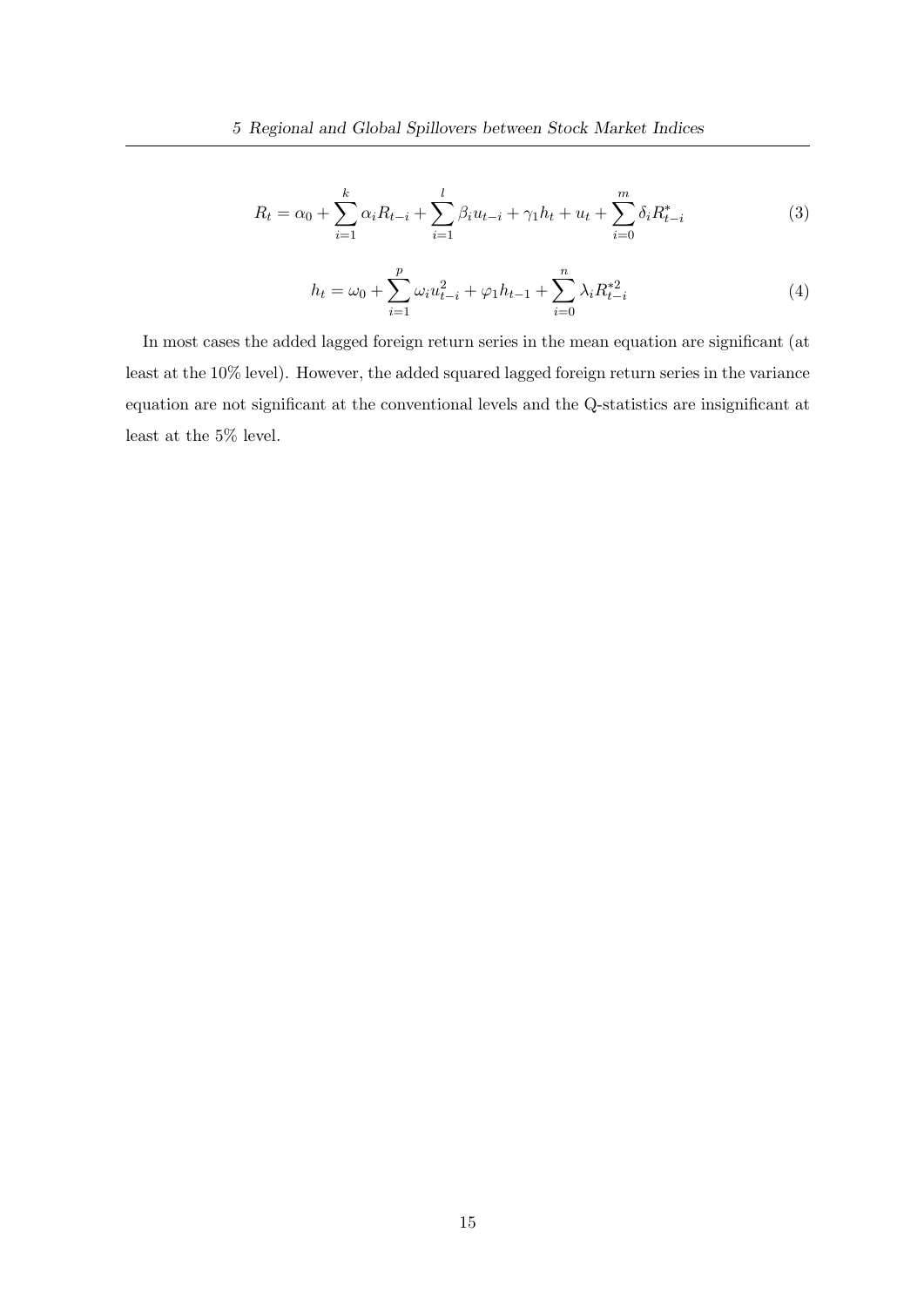|                |                | I.SHSE A and DJI  |             |                   |             | <b>II.SZSE B and DJI</b> |             |            |
|----------------|----------------|-------------------|-------------|-------------------|-------------|--------------------------|-------------|------------|
|                |                | Pre               |             |                   |             | Pre                      |             | Post       |
| Mean           | $\alpha_0$     | $-0.0014*$        |             |                   | $\alpha_0$  | $-0.0014$                | $\alpha_0$  | $-0.0015$  |
|                |                | (0.0007)          |             |                   |             | (0.0010)                 |             | (0.0018)   |
|                | $\beta_1$      | 0.0343            |             |                   | $\beta_1$   | $0.1014*$                | $\beta_1$   | $0.0887*$  |
|                |                | (0.0414)          |             |                   |             | (0.0414)                 |             | (0.0388)   |
|                | $\delta_3$     | $-0.0564*$        |             |                   | $\delta_1$  | $0.1259**$               | $\delta_1$  | $0.1120*$  |
|                |                | (0.0283)          |             |                   |             | (0.0441)                 |             | (0.0523)   |
| Variance       | $\omega_0$     | 0.0000            |             |                   | $\omega_0$  | $0.0000**$               | $\omega_0$  | $0.0000*$  |
|                |                | (0.0000)          |             |                   |             | (0.0000)                 |             | (0.0000)   |
|                | $\omega_1$     | $0.2275**$        |             |                   | $\omega_1$  | $0.2238**$               | $\omega_1$  | $0.1241**$ |
|                |                | (0.0764)          |             |                   |             | (0.0437)                 |             | (0.0458)   |
|                | $\varphi_1$    | $0.6358**$        |             |                   | $\varphi_1$ | $0.6781**$               | $\varphi_1$ | $0.5780**$ |
|                |                | (0.0831)          |             |                   |             | (0.0592)                 |             | (0.1471)   |
| Log-likelihood |                | 3053.080          |             |                   |             | 2465.364                 |             | 2896.875   |
| Residual tests | Q(6)           | 4.564             |             |                   | Q(6)        | 7.448                    | Q(6)        | 5.6271     |
|                |                | (0.472)           |             |                   |             | (0.189)                  |             | (0.344)    |
|                | Q(12)          | 12.417            |             |                   | Q(12)       | 14.915                   | Q(12)       | 7.970      |
|                |                | (0.333)           |             |                   |             | (0.185)                  |             | (0.716)    |
|                | $Q^2(6)$       | 1.157             |             |                   | $Q^2(6)$    | 1.701                    | $Q^2(6)$    | 3.560      |
|                |                | (0.949)           |             |                   |             | (0.889)                  |             | (0.614)    |
|                | $Q^2(12)$      | 2.251             |             |                   | $Q^2(12)$   | 3.479                    | $Q^2(12)$   | 8.3973     |
|                |                | (0.997)           |             |                   |             | (0.983)                  |             | (0.677)    |
|                | III. H and DJI |                   |             |                   |             |                          |             |            |
|                |                | Pre               |             | Post              |             |                          |             |            |
| Mean           | $\alpha_0$     | 0.0004            | $\alpha_0$  | $\,0.0012\,$      |             |                          |             |            |
|                |                | (0.0010)          |             | (0.0007)          |             |                          |             |            |
|                | $\beta_1$      | $0.1403**$        | $\beta_1$   | $0.1116**$        |             |                          |             |            |
|                |                | (0.0326)          |             | (0.0324)          |             |                          |             |            |
|                | $\delta_2$     | $0.2570**$        | $\delta_0$  | $0.1077*$         |             |                          |             |            |
|                |                | (0.0385)          |             | (0.0497)          |             |                          |             |            |
|                | $\delta_4$     | $0.1019*$         | $\delta_2$  | $0.4464**$        |             |                          |             |            |
|                |                | (0.0443)          |             | (0.0554)          |             |                          |             |            |
| Variance       | $\omega_0$     | $0.0000*$         | $\omega_0$  | 0.0000            |             |                          |             |            |
|                |                | (0.0000)          |             | (0.0000)          |             |                          |             |            |
|                | $\omega_1$     | $0.1914**$        | $\omega_1$  | $0.0659**$        |             |                          |             |            |
|                |                | (0.0503)          |             | (0.0159)          |             |                          |             |            |
|                | $\omega_2$     | $-0.1353*$        |             |                   |             |                          |             |            |
|                |                | (0.0626)          |             |                   |             |                          |             |            |
|                | $\omega_3$     | 0.0725            |             |                   |             |                          |             |            |
|                |                | (0.0619)          |             |                   |             |                          |             |            |
|                | $\omega_4$     | $-0.1084*$        |             |                   |             |                          |             |            |
|                |                | (0.0451)          |             |                   |             |                          |             |            |
|                | $\varphi_1$    | $0.9787**$        | $\varphi_1$ | $0.9177**$        |             |                          |             |            |
|                |                | (0.0077)          |             | (0.0177)          |             |                          |             |            |
|                | $\lambda_1$    | $0.1523*$         | $\lambda_2$ | 0.0173            |             |                          |             |            |
|                |                | (0.0750)          |             | (0.0164)          |             |                          |             |            |
|                | $\lambda_2$    | $-0.1485*$        |             |                   |             |                          |             |            |
|                |                | (0.0747)          |             |                   |             |                          |             |            |
| Log-likelihood |                | 2557.795          |             | 3015.189          |             |                          |             |            |
| Residual tests | Q(6)           | 4.379             | Q(6)        | 3.902             |             |                          |             |            |
|                |                | (0.496)           |             | (0.564)           |             |                          |             |            |
|                | Q(12)          | 13.263            | Q(12)       | 7.785             |             |                          |             |            |
|                |                | (0.277)           |             | (0.732)           |             |                          |             |            |
|                |                |                   |             |                   |             |                          |             |            |
|                | $Q^2(6)$       | 3.459             | $Q^2(6)$    | 5.779             |             |                          |             |            |
|                | $Q^2(12)$      | (0.630)<br>14.810 | $Q^2(12)$   | (0.328)<br>11.808 |             |                          |             |            |

Table 6: Augmented  $ARMA(l,m)$ - $GARCH(1,p)$ -M Models for the Index Return Series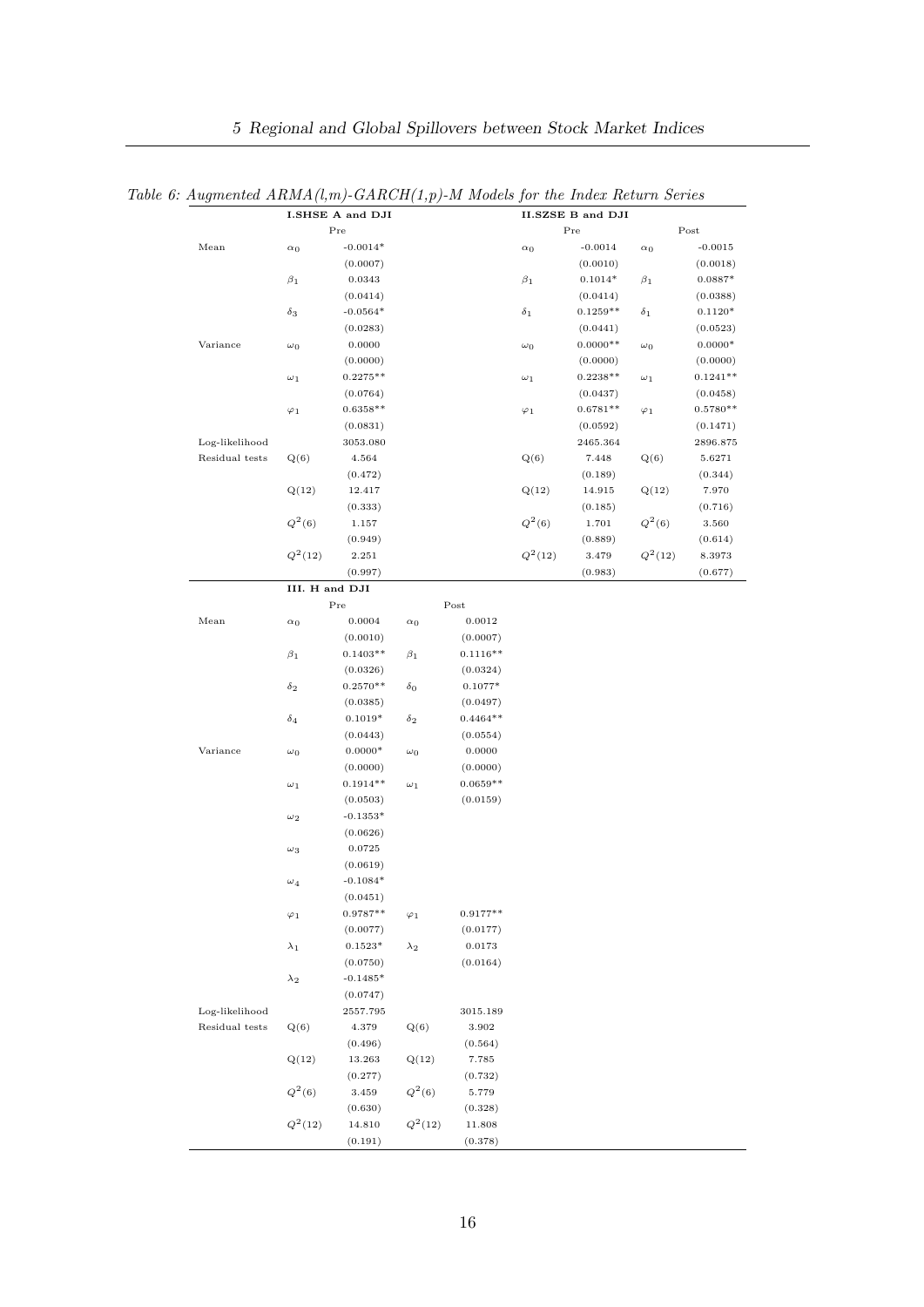|                |             | IV. SHSE A and HSI |                 |            |             | V. SZSE A and HSI |             |            |
|----------------|-------------|--------------------|-----------------|------------|-------------|-------------------|-------------|------------|
|                |             | Pre                |                 | Post       |             | Pre               |             |            |
| Mean           | $\alpha_0$  | $-0.0013**$        | $\alpha_0$      | $-0.0005$  | $\alpha_0$  | $-0.0014**$       |             |            |
|                |             | (0.0007)           |                 | (0.0012)   |             | (0.0006)          |             |            |
|                | $\beta_1$   | 0.0176             | $\alpha_1$      | $-0.0018$  | $\beta_1$   | 0.0233            |             |            |
|                |             | (0.0415)           |                 | (0.0326)   |             | (0.0414)          |             |            |
|                | $\delta_1$  | 0.0450             | $\delta_1$      | 0.0641     | $\delta_1$  | 0.0455            |             |            |
|                |             | (0.0293)           |                 | (0.0382)   |             | (0.0297)          |             |            |
|                | $\delta_3$  | 0.0407             |                 |            | $\delta_3$  | 0.0356            |             |            |
|                |             | (0.0247)           |                 |            |             | (0.0250)          |             |            |
| Variance       | $\omega_0$  | $0.0000*$          | $\omega_0$      | $0.0000*$  | $\omega_0$  | $0.0000*$         |             |            |
|                |             | (0.0000)           |                 | (0.0000)   |             | (0.0000)          |             |            |
|                | $\omega_1$  | $0.2350**$         | $\omega_1$      | $0.0532*$  | $\omega_1$  | $0.2374**$        |             |            |
|                |             | (0.0775)           |                 | (0.0237)   |             | (0.0711)          |             |            |
|                | $\varphi_1$ | $0.6221**$         | $\varphi_1$     | $0.9035*$  | $\varphi_1$ | $0.6315**$        |             |            |
|                |             | (0.0842)           |                 | (0.0410)   |             | (0.0779)          |             |            |
| Log-likelihood |             | 3054.226           |                 | 3130.569   |             | 3017.226          |             |            |
| Residual tests | Q(6)        | 3.922              | Q(6)            | 6.666      | Q(6)        | 4.296             |             |            |
|                |             | (0.561)            |                 | (0.247)    |             | (0.508)           |             |            |
|                | Q(12)       | 10.320             | Q(12)           | 12.859     | Q(12)       | 14.472            |             |            |
|                |             | (0.502)            |                 | (0.303)    |             | (0.208)           |             |            |
|                | $Q^2(6)$    | 1.363              | ${\cal Q}^2(6)$ | 10.824     | $Q^2(6)$    | 1.464             |             |            |
|                |             | (0.928)            |                 | (0.055)    |             | (0.917)           |             |            |
|                | $Q^2(12)$   | 2.549              | $Q^2(12)$       | 15.372     | $Q^2(12)$   | 1.968             |             |            |
|                |             | (0.995)            |                 | (0.995)    |             | (0.999)           |             |            |
|                |             | VI. SZSE B and HSI |                 |            |             | VII. H and HSI    |             |            |
|                |             |                    |                 | Post       |             |                   |             | Post       |
| Mean           |             |                    | $\alpha_0$      | $-0.0018$  |             |                   | $\alpha_0$  | 0.0014     |
|                |             |                    |                 | (0.0018)   |             |                   |             | (0.0008)   |
|                |             |                    | $\beta_1$       | $0.0803*$  |             |                   | $\beta_1$   | $0.1252*$  |
|                |             |                    |                 | (0.0398)   |             |                   |             | (0.0336)   |
|                |             |                    | $\delta_1$      | $0.1694**$ |             |                   | $\delta_2$  | $-0.0868$  |
|                |             |                    |                 | (0.0520)   |             |                   |             | (0.0466)   |
| Variance       |             |                    | $\omega_0$      | $0.0000*$  |             |                   | $\omega_0$  | $0.0000*$  |
|                |             |                    |                 | (0.0000)   |             |                   |             | (0.0000)   |
|                |             |                    | $\omega_1$      | $0.1311**$ |             |                   | $\omega_1$  | $0.0679**$ |
|                |             |                    |                 | (0.0461)   |             |                   |             | (0.0159)   |
|                |             |                    | $\varphi_1$     | $0.5552**$ |             |                   | $\varphi_1$ | $0.9147**$ |
|                |             |                    |                 | (0.1358)   |             |                   |             | (0.0201)   |
| Log-likelihood |             |                    |                 | 2900.577   |             |                   |             | 2979.426   |
| Residual tests |             |                    | Q(6)            | 5.534      |             |                   | Q(6)        | 4.976      |
|                |             |                    |                 | (0.354)    |             |                   |             | (0.419)    |
|                |             |                    | Q(12)           | 8.181      |             |                   | Q(12)       | 9.986      |
|                |             |                    |                 | (0.697)    |             |                   |             | (0.532)    |
|                |             |                    | $Q^2(6)$        | 3.780      |             |                   | $Q^2(6)$    | 5.756      |
|                |             |                    |                 | (0.582)    |             |                   |             | (0.331)    |
|                |             |                    | $Q^2(12)$       | 7.677      |             |                   | $Q^2(12)$   | 11.746     |
|                |             |                    |                 | (0.742)    |             |                   |             | (0.383)    |

Note: The Maximum-Likelihood estimations of the appropriate ARMA(l,m)-GARCH(1,p)-M models are reported.<br>The Bollerslev and Wooldridge (1990) asymptotic standard errors are in parentheses. \* and \*\* indicate significance<br>at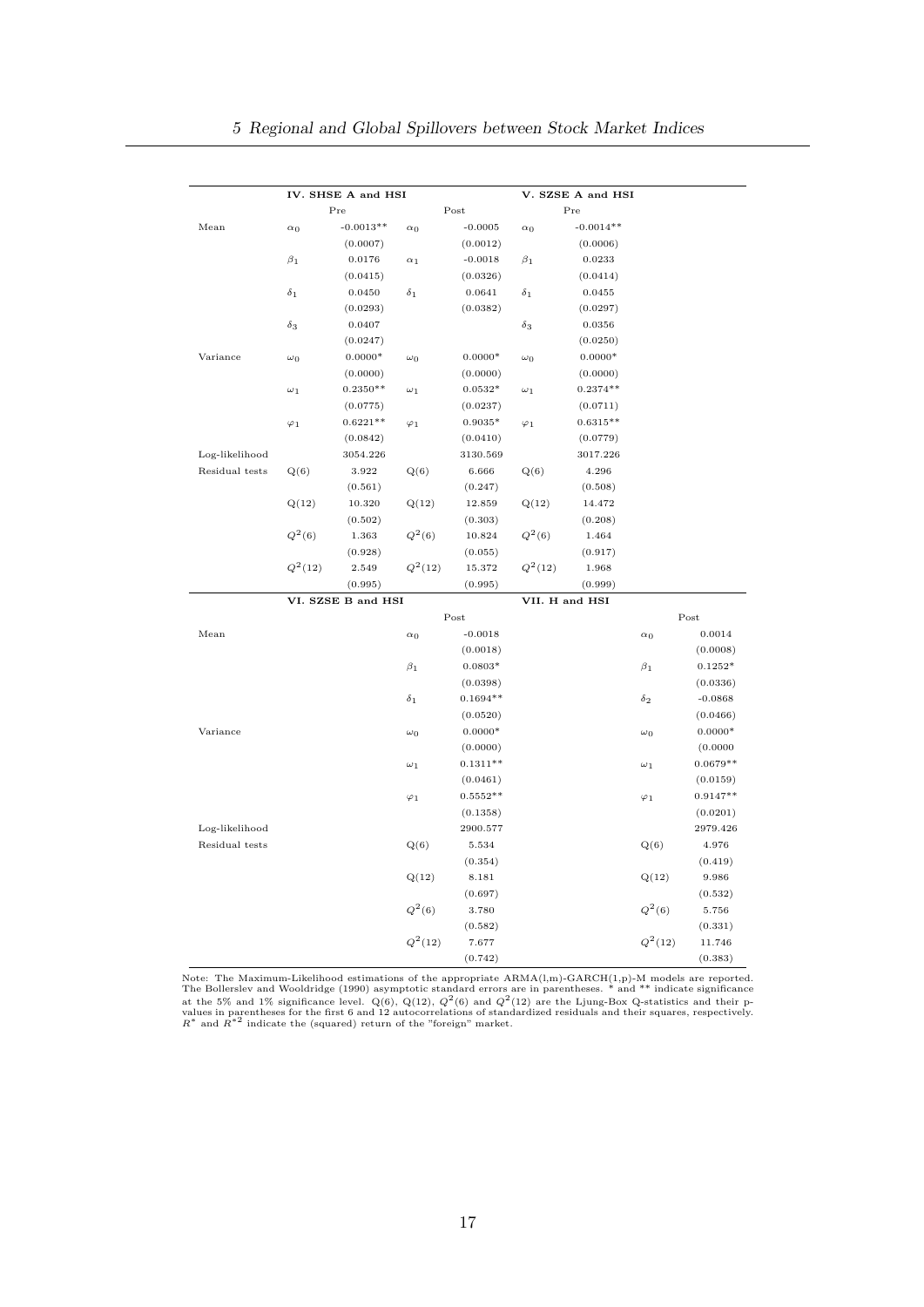Table 7: Cross Correlations from the Augmented Models

| SHSE A and DJI<br>SZSE B and DJI<br>H and DJI<br>Levels<br>Squares<br>Levels<br>Levels<br>Squares<br>Lag s<br>Squares<br>$-0.0307$<br>$-0.0037$<br>0.0521<br>$\mathbf{1}$<br>0.0013<br>0.0116<br>0.0465<br>$\overline{2}$<br>0.0140<br>0.0236<br>0.0006<br>0.0020<br>0.0164<br>0.0213<br>3<br>$-0.0108$<br>$-0.0173$<br>0.0118<br>0.0169<br>$-0.0368$<br>0.0592<br>$-0.0084$<br>$-0.0476$<br>$-0.0009$<br>$\overline{4}$<br>0.0210<br>0.0192<br>$-0.0124$<br>5<br>0.0387<br>$-0.0099$<br>0.0234<br>$-0.0112$<br>0.0369<br>$-0.0391$<br>SHSE A and HSI<br>SZSE A and HSI<br>Lag s<br>Levels<br>Squares<br>Levels<br>Squares<br>0.0058<br>0.0458<br>0.0479<br>$\mathbf{1}$<br>0.0123<br>$\overline{2}$<br>0.0071<br>$-0.0102$<br>0.0106<br>$-0.0124$<br>3<br>0.0291<br>0.0359<br>0.0317<br>0.0389<br>0.0366<br>$-0.0110$<br>$-0.0123$<br>$\overline{4}$<br>0.0395<br>0.0381<br>$-0.0263$<br>$-0.0291$<br>0.0483<br>5<br>Post-liberalization<br>SZSE B and DJI<br>H and DJI<br>Lag s<br>Levels<br>Squares<br>Levels<br>Squares<br>0.0082<br>0.0404<br>$\mathbf{1}$<br>0.0252<br>0.0165<br>$\overline{2}$<br>0.0188<br>$-0.0228$<br>0.0552<br>$0.0761*$<br>3<br>$-0.0006$<br>$-0.0415$<br>0.0399<br>0.0015<br>0.0242<br>0.0494<br>$\overline{4}$<br>$-0.0205$<br>$-0.0005$<br>5<br>0.0035<br>0.0499<br>0.0346<br>0.0015<br>SZSE B and HSI<br>SHSE A and HSI<br>H and HSI<br>Levels<br>Levels<br>Levels<br>Lag s<br>Squares<br>Squares<br>Squares<br>$-0.0053$<br>$\mathbf{1}$<br>0.0167<br>$-0.0164$<br>$-0.0015$<br>$-0.0535$<br>$-0.0256$<br>$\overline{2}$<br>$-0.0275$<br>$-0.0307$<br>$-0.0211$<br>$-0.0227$<br>$-0.0116$<br>$-0.0575$<br>3<br>$-0.0018$<br>$-0.0119$<br>0.0327<br>0.0128<br>$-0.0149$<br>$-0.0183$<br>$-0.0017$<br>$-0.0021$<br>0.0062<br>$\overline{4}$<br>0.005<br>$-0.0096$<br>$-0.0209$<br>0.0258<br>$-0.0469$<br>0.0258<br>$-0.0285$<br>0.0502<br>$-0.0165$<br>5<br>$\sim$ $\sim$ $\sim$ $\sim$ $\sim$ $\sim$<br>$N^T = 4$<br>m.<br>املا وبعدك لموسود الموس<br>J.<br>$1 - 11 - 1$<br>. | Pre-liberalization |  |  |  |  |
|---------------------------------------------------------------------------------------------------------------------------------------------------------------------------------------------------------------------------------------------------------------------------------------------------------------------------------------------------------------------------------------------------------------------------------------------------------------------------------------------------------------------------------------------------------------------------------------------------------------------------------------------------------------------------------------------------------------------------------------------------------------------------------------------------------------------------------------------------------------------------------------------------------------------------------------------------------------------------------------------------------------------------------------------------------------------------------------------------------------------------------------------------------------------------------------------------------------------------------------------------------------------------------------------------------------------------------------------------------------------------------------------------------------------------------------------------------------------------------------------------------------------------------------------------------------------------------------------------------------------------------------------------------------------------------------------------------------------------------------------------------------------------------------------------------------------------------------------------------------------------------------------------------------------------------------------------------------------------------------------------------------|--------------------|--|--|--|--|
|                                                                                                                                                                                                                                                                                                                                                                                                                                                                                                                                                                                                                                                                                                                                                                                                                                                                                                                                                                                                                                                                                                                                                                                                                                                                                                                                                                                                                                                                                                                                                                                                                                                                                                                                                                                                                                                                                                                                                                                                               |                    |  |  |  |  |
|                                                                                                                                                                                                                                                                                                                                                                                                                                                                                                                                                                                                                                                                                                                                                                                                                                                                                                                                                                                                                                                                                                                                                                                                                                                                                                                                                                                                                                                                                                                                                                                                                                                                                                                                                                                                                                                                                                                                                                                                               |                    |  |  |  |  |
|                                                                                                                                                                                                                                                                                                                                                                                                                                                                                                                                                                                                                                                                                                                                                                                                                                                                                                                                                                                                                                                                                                                                                                                                                                                                                                                                                                                                                                                                                                                                                                                                                                                                                                                                                                                                                                                                                                                                                                                                               |                    |  |  |  |  |
|                                                                                                                                                                                                                                                                                                                                                                                                                                                                                                                                                                                                                                                                                                                                                                                                                                                                                                                                                                                                                                                                                                                                                                                                                                                                                                                                                                                                                                                                                                                                                                                                                                                                                                                                                                                                                                                                                                                                                                                                               |                    |  |  |  |  |
|                                                                                                                                                                                                                                                                                                                                                                                                                                                                                                                                                                                                                                                                                                                                                                                                                                                                                                                                                                                                                                                                                                                                                                                                                                                                                                                                                                                                                                                                                                                                                                                                                                                                                                                                                                                                                                                                                                                                                                                                               |                    |  |  |  |  |
|                                                                                                                                                                                                                                                                                                                                                                                                                                                                                                                                                                                                                                                                                                                                                                                                                                                                                                                                                                                                                                                                                                                                                                                                                                                                                                                                                                                                                                                                                                                                                                                                                                                                                                                                                                                                                                                                                                                                                                                                               |                    |  |  |  |  |
|                                                                                                                                                                                                                                                                                                                                                                                                                                                                                                                                                                                                                                                                                                                                                                                                                                                                                                                                                                                                                                                                                                                                                                                                                                                                                                                                                                                                                                                                                                                                                                                                                                                                                                                                                                                                                                                                                                                                                                                                               |                    |  |  |  |  |
|                                                                                                                                                                                                                                                                                                                                                                                                                                                                                                                                                                                                                                                                                                                                                                                                                                                                                                                                                                                                                                                                                                                                                                                                                                                                                                                                                                                                                                                                                                                                                                                                                                                                                                                                                                                                                                                                                                                                                                                                               |                    |  |  |  |  |
|                                                                                                                                                                                                                                                                                                                                                                                                                                                                                                                                                                                                                                                                                                                                                                                                                                                                                                                                                                                                                                                                                                                                                                                                                                                                                                                                                                                                                                                                                                                                                                                                                                                                                                                                                                                                                                                                                                                                                                                                               |                    |  |  |  |  |
|                                                                                                                                                                                                                                                                                                                                                                                                                                                                                                                                                                                                                                                                                                                                                                                                                                                                                                                                                                                                                                                                                                                                                                                                                                                                                                                                                                                                                                                                                                                                                                                                                                                                                                                                                                                                                                                                                                                                                                                                               |                    |  |  |  |  |
|                                                                                                                                                                                                                                                                                                                                                                                                                                                                                                                                                                                                                                                                                                                                                                                                                                                                                                                                                                                                                                                                                                                                                                                                                                                                                                                                                                                                                                                                                                                                                                                                                                                                                                                                                                                                                                                                                                                                                                                                               |                    |  |  |  |  |
|                                                                                                                                                                                                                                                                                                                                                                                                                                                                                                                                                                                                                                                                                                                                                                                                                                                                                                                                                                                                                                                                                                                                                                                                                                                                                                                                                                                                                                                                                                                                                                                                                                                                                                                                                                                                                                                                                                                                                                                                               |                    |  |  |  |  |
|                                                                                                                                                                                                                                                                                                                                                                                                                                                                                                                                                                                                                                                                                                                                                                                                                                                                                                                                                                                                                                                                                                                                                                                                                                                                                                                                                                                                                                                                                                                                                                                                                                                                                                                                                                                                                                                                                                                                                                                                               |                    |  |  |  |  |
|                                                                                                                                                                                                                                                                                                                                                                                                                                                                                                                                                                                                                                                                                                                                                                                                                                                                                                                                                                                                                                                                                                                                                                                                                                                                                                                                                                                                                                                                                                                                                                                                                                                                                                                                                                                                                                                                                                                                                                                                               |                    |  |  |  |  |
|                                                                                                                                                                                                                                                                                                                                                                                                                                                                                                                                                                                                                                                                                                                                                                                                                                                                                                                                                                                                                                                                                                                                                                                                                                                                                                                                                                                                                                                                                                                                                                                                                                                                                                                                                                                                                                                                                                                                                                                                               |                    |  |  |  |  |
|                                                                                                                                                                                                                                                                                                                                                                                                                                                                                                                                                                                                                                                                                                                                                                                                                                                                                                                                                                                                                                                                                                                                                                                                                                                                                                                                                                                                                                                                                                                                                                                                                                                                                                                                                                                                                                                                                                                                                                                                               |                    |  |  |  |  |
|                                                                                                                                                                                                                                                                                                                                                                                                                                                                                                                                                                                                                                                                                                                                                                                                                                                                                                                                                                                                                                                                                                                                                                                                                                                                                                                                                                                                                                                                                                                                                                                                                                                                                                                                                                                                                                                                                                                                                                                                               |                    |  |  |  |  |
|                                                                                                                                                                                                                                                                                                                                                                                                                                                                                                                                                                                                                                                                                                                                                                                                                                                                                                                                                                                                                                                                                                                                                                                                                                                                                                                                                                                                                                                                                                                                                                                                                                                                                                                                                                                                                                                                                                                                                                                                               |                    |  |  |  |  |
|                                                                                                                                                                                                                                                                                                                                                                                                                                                                                                                                                                                                                                                                                                                                                                                                                                                                                                                                                                                                                                                                                                                                                                                                                                                                                                                                                                                                                                                                                                                                                                                                                                                                                                                                                                                                                                                                                                                                                                                                               |                    |  |  |  |  |
|                                                                                                                                                                                                                                                                                                                                                                                                                                                                                                                                                                                                                                                                                                                                                                                                                                                                                                                                                                                                                                                                                                                                                                                                                                                                                                                                                                                                                                                                                                                                                                                                                                                                                                                                                                                                                                                                                                                                                                                                               |                    |  |  |  |  |
|                                                                                                                                                                                                                                                                                                                                                                                                                                                                                                                                                                                                                                                                                                                                                                                                                                                                                                                                                                                                                                                                                                                                                                                                                                                                                                                                                                                                                                                                                                                                                                                                                                                                                                                                                                                                                                                                                                                                                                                                               |                    |  |  |  |  |
|                                                                                                                                                                                                                                                                                                                                                                                                                                                                                                                                                                                                                                                                                                                                                                                                                                                                                                                                                                                                                                                                                                                                                                                                                                                                                                                                                                                                                                                                                                                                                                                                                                                                                                                                                                                                                                                                                                                                                                                                               |                    |  |  |  |  |
|                                                                                                                                                                                                                                                                                                                                                                                                                                                                                                                                                                                                                                                                                                                                                                                                                                                                                                                                                                                                                                                                                                                                                                                                                                                                                                                                                                                                                                                                                                                                                                                                                                                                                                                                                                                                                                                                                                                                                                                                               |                    |  |  |  |  |
|                                                                                                                                                                                                                                                                                                                                                                                                                                                                                                                                                                                                                                                                                                                                                                                                                                                                                                                                                                                                                                                                                                                                                                                                                                                                                                                                                                                                                                                                                                                                                                                                                                                                                                                                                                                                                                                                                                                                                                                                               |                    |  |  |  |  |
|                                                                                                                                                                                                                                                                                                                                                                                                                                                                                                                                                                                                                                                                                                                                                                                                                                                                                                                                                                                                                                                                                                                                                                                                                                                                                                                                                                                                                                                                                                                                                                                                                                                                                                                                                                                                                                                                                                                                                                                                               |                    |  |  |  |  |
|                                                                                                                                                                                                                                                                                                                                                                                                                                                                                                                                                                                                                                                                                                                                                                                                                                                                                                                                                                                                                                                                                                                                                                                                                                                                                                                                                                                                                                                                                                                                                                                                                                                                                                                                                                                                                                                                                                                                                                                                               |                    |  |  |  |  |
|                                                                                                                                                                                                                                                                                                                                                                                                                                                                                                                                                                                                                                                                                                                                                                                                                                                                                                                                                                                                                                                                                                                                                                                                                                                                                                                                                                                                                                                                                                                                                                                                                                                                                                                                                                                                                                                                                                                                                                                                               |                    |  |  |  |  |
|                                                                                                                                                                                                                                                                                                                                                                                                                                                                                                                                                                                                                                                                                                                                                                                                                                                                                                                                                                                                                                                                                                                                                                                                                                                                                                                                                                                                                                                                                                                                                                                                                                                                                                                                                                                                                                                                                                                                                                                                               |                    |  |  |  |  |
|                                                                                                                                                                                                                                                                                                                                                                                                                                                                                                                                                                                                                                                                                                                                                                                                                                                                                                                                                                                                                                                                                                                                                                                                                                                                                                                                                                                                                                                                                                                                                                                                                                                                                                                                                                                                                                                                                                                                                                                                               |                    |  |  |  |  |
|                                                                                                                                                                                                                                                                                                                                                                                                                                                                                                                                                                                                                                                                                                                                                                                                                                                                                                                                                                                                                                                                                                                                                                                                                                                                                                                                                                                                                                                                                                                                                                                                                                                                                                                                                                                                                                                                                                                                                                                                               |                    |  |  |  |  |
|                                                                                                                                                                                                                                                                                                                                                                                                                                                                                                                                                                                                                                                                                                                                                                                                                                                                                                                                                                                                                                                                                                                                                                                                                                                                                                                                                                                                                                                                                                                                                                                                                                                                                                                                                                                                                                                                                                                                                                                                               |                    |  |  |  |  |

Note: The cross correlations of the standardized residuals and squared-standardized residuals computed<br>from the models reported in table 4 are shown. *k* indicates the number of periods the second cited return<br>series lags

The cross correlations from the augmented models reported above are shown in table  $7.^{22}$ Table 5 and 7 when taken together give a more complex picture about the spillover effects of the different markets and the changes before and after stock market liberalization. The consideration of the lagged foreign return series in the mean and variance equation in the  $ARMA(l,k)-GARCH(1,p)-M$  models leads to cross correlations which verify causality-in-mean in all cases and causality-in-variance in the case of H and DJI in the first but not in the second subsample.<sup>23</sup> These results show that the liberalization of the A share segment does not lead to more spillover effects in the post-liberalization phase neither in mean nor in variance.

Of particular interest, the fact that adding the foreign return series to the variance equation does not lead to insignificant cross correlations in the squares indicates that other factors play

 $22$ We only show the cross correlations for the augmented ARMA(l,m)-GARCH(1,p)-M models.

<sup>&</sup>lt;sup>23</sup>Although the cross correlation of H and DJI in the second subsample is still significant, the value decreases substantially.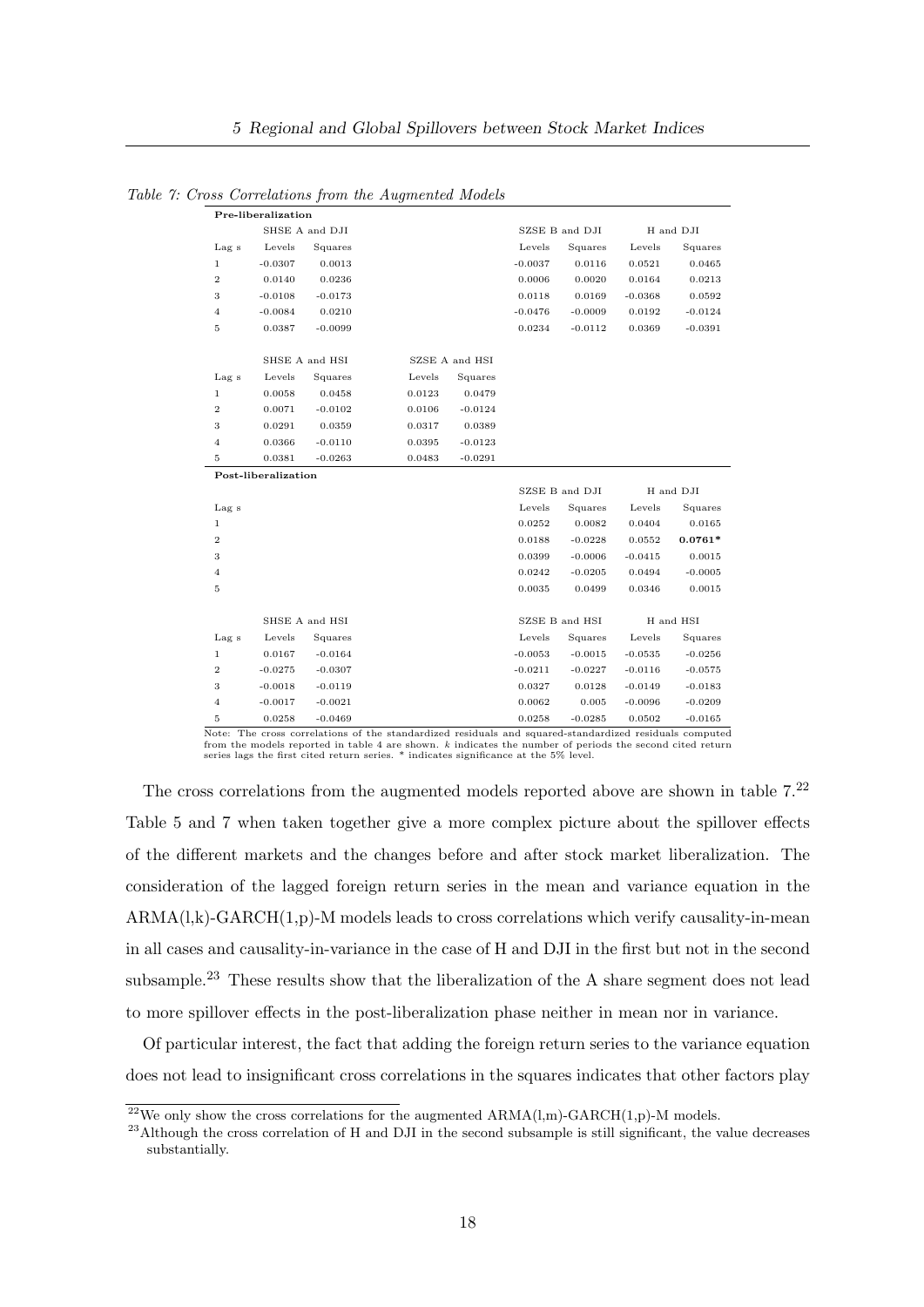a more important role than the foreign return series.  $24$ 

### 6 Conclusion

The change in the information flow triggered by the implementation of the QFII program allowing foreign institutional investors to trade A shares on the mainland China stock exchanges in Shanghai and Shenzhen, is analyzed with regard to the impact on Chinese stock market integration to the stock markets in Hong Kong and the United States. A two-stage Lagrange multiplier approach is applied to the return series of the stock indices.

Using  $ARMA(1,m)-GARCH(1,p)-M$  models and computing cross correlations of the (squared) residuals, we find some evidence of a more pronounced global rather than regional integration as more causality-in-variance is detected from DJI to H shares. However, our results indicate that the partial opening of the A share market to foreign institutional investors has not strengthen the integration of Chinese stock markets to other regional and global markets as volatility spillovers do not increase in the post-liberalization phase and apparently occur more often in the pre-liberalization phase. In our analysis, we do not find evidence that the indicated spillovers in variance in the post-liberalization phase are caused by the stock market in the United States. Therefore, it seems that other factors play a more crucial role and that trading barriers still exist.

News on regional or global stock markets are not transmitted to and incorporated into the prices of mainland China stock indices. These results may be a further evidence that China is decoupled from international and regional stock markets (emphasized for instance by Fidrmuc and Korhonen (2010)).

Our research could be extended in several ways. First of all higher frequency data (as in Susmel and Engle (1994)) would help a lot to understand and trace the information transmission among stock markets. Furthermore, as proposed by Hong et al. (2009) and Li et al. (2008), a weighting function could be used in order to consider the hypothesis that financial markets are

<sup>&</sup>lt;sup>24</sup>Applying this procedure to the whole sample leads to the same results. While causality-in-mean is found between mainland China stock indices and DJI as well as HSI, causality-in-variance is only found and verified from DJI to H shares. Thus, our results indicate that stock market integration does not increase due to stock market liberalization. Using different indices, namely the Shanghai Stock Exchange Composite index, the Shenzhen Stock Exchange Composite index and the S&P 500, verified causality-in-mean is indicated for mainland China indices in the pre- and post-liberalization phase as well as validated causality-in-mean and causality-in-variance between H shares and the S&P 500 index, but again only in the pre-liberalization phase.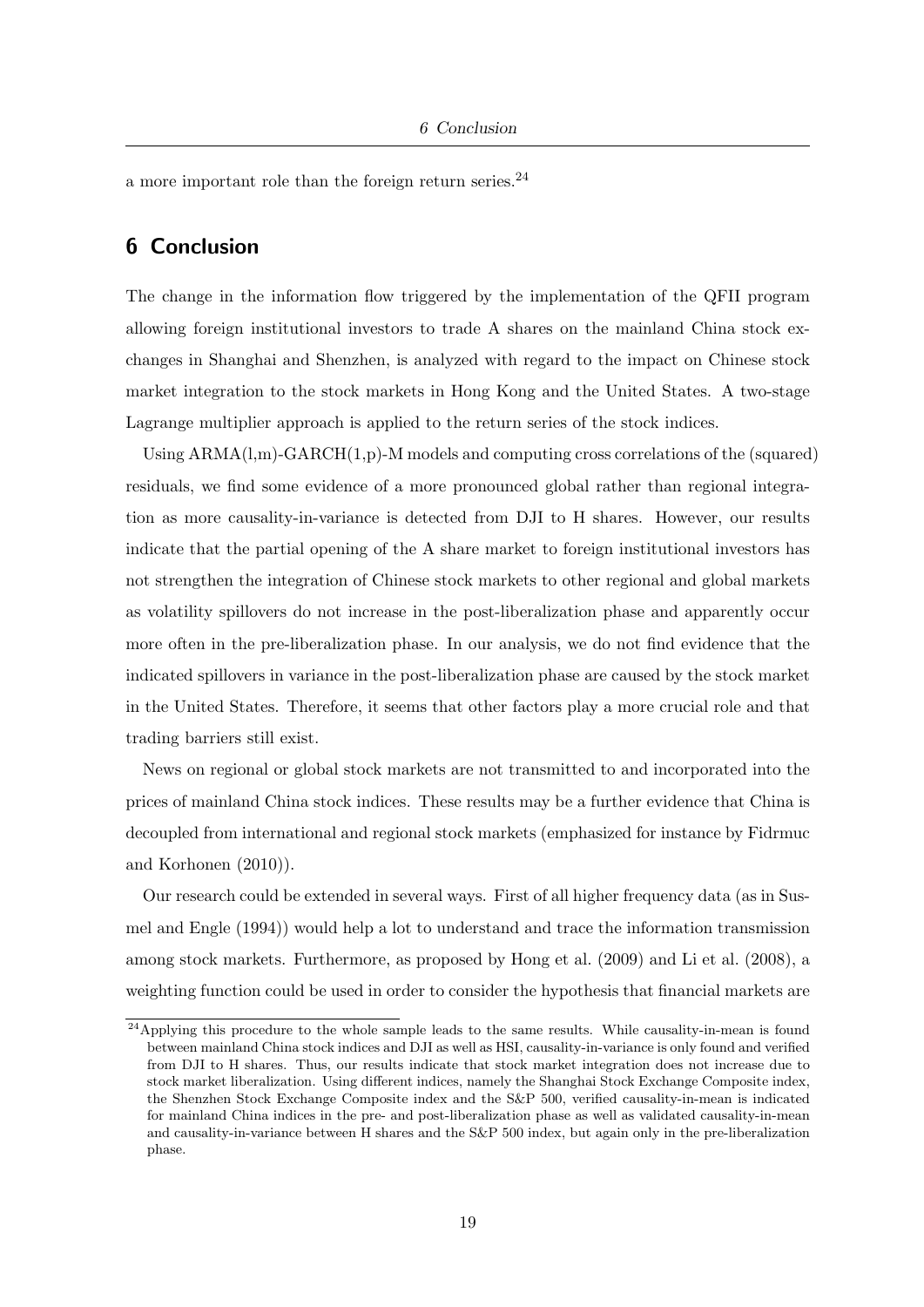influenced the most by recent events and that the influence of past events gradually decrease. Additionally, an asymmetrical consideration of positive and negative innovations on changes in volatility could be incorporated (as in Johansson and Ljungwall (2009).

Another extension of our research would be to focus on the spread of financial crises and an explicit reference to the recent financial crises (as for instance done in Zhou et al. (2012). Knowledge about volatility transmission across emerging and developed stock markets may help to understand this phenomenon.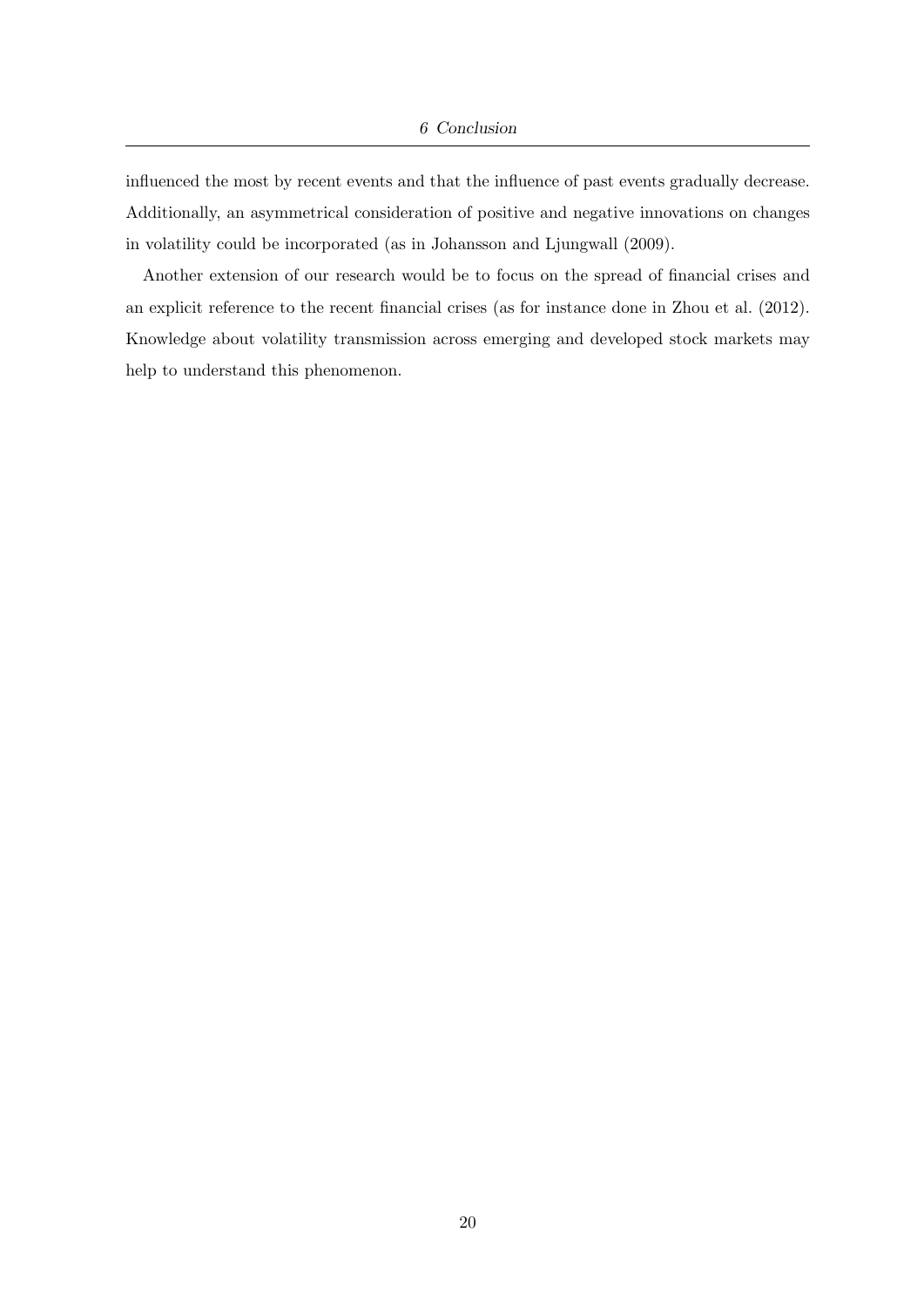#### **References**

- Beirne, J., Caporale, G. M., Schulze-Ghattas, M., and Spagnolo, N. (2009). Global and regional spillovers in emerging stock markets: a multivariate GARCH-in-mean analysis. Cesifo Working Paper No. 2794.
- Bollerslev, T. (1986). Generalized autoregressive conditional heteroskedasticity. Journal of Econometrics, 31:307–327.
- Bollerslev, T. P. and Wooldridge, J. (1990). Quasi-maximum likelihood estimation and inference in dynamic models with time-varying covariances. Manuscript (Department of Economics, MIT, Cambridge, MA).
- Bracker, K., Docking, D. S., and Koch, P. D. (1999). Economic determinants of evolution in international equity market integration. Journal of Empirical Finance, 6:1–27.
- Brooks, R. D. and Ragunathan, V. (2003). Returns and volatility on the Chinese stock markets. Applied Financial Economics, 13:747–752.
- Caporale, G. M., Pittis, N., and Spagnolo, N. (2006). Volatility transmission and financial crises. Journal of Economics and Finance, 30:376–390.
- Chelley-Steeley, P. (2004). Equity market integration in the Asian-Pacific region: a smooth transition analysis. International Review of Financial Analysis, 13:621–632.
- Chen, D.-H., Blenman, L. P., Bin, F.-S., and Chen, J. (2006). The effects of open market reforms on the behavior of China's stock prices. International Research Journal of Finance and Economics, 5:95–110.
- Cheung, Y. W. and Ng, L. K. (1996). A causality-in-variance test and its application to financial markets prices. Journal of Econometrics, 72:33–48.
- Chow, G. and Lawler, C. (2003). A time series analysis of the Shanghai and New York Stock price indices. Annals of Economics and Finance, 4:17–35.
- Chui, A. and Kwok, C. (1998). Cross-Autocorrelation between A shares and B shares in the Chinese stock market. Journal of Financial Research, 21:333–353.
- Engle, R. and Ng, V. (1993). Measuring and testing the impact of financial liberalization on stock market volatility. Journal of Finance, 45(5):903–917.
- Engle, R. F. (1982). Autoregressive conditional heteroskedasticity with estimates of the variance of United Kingdom inflation. Econometrica, 36:987–1008.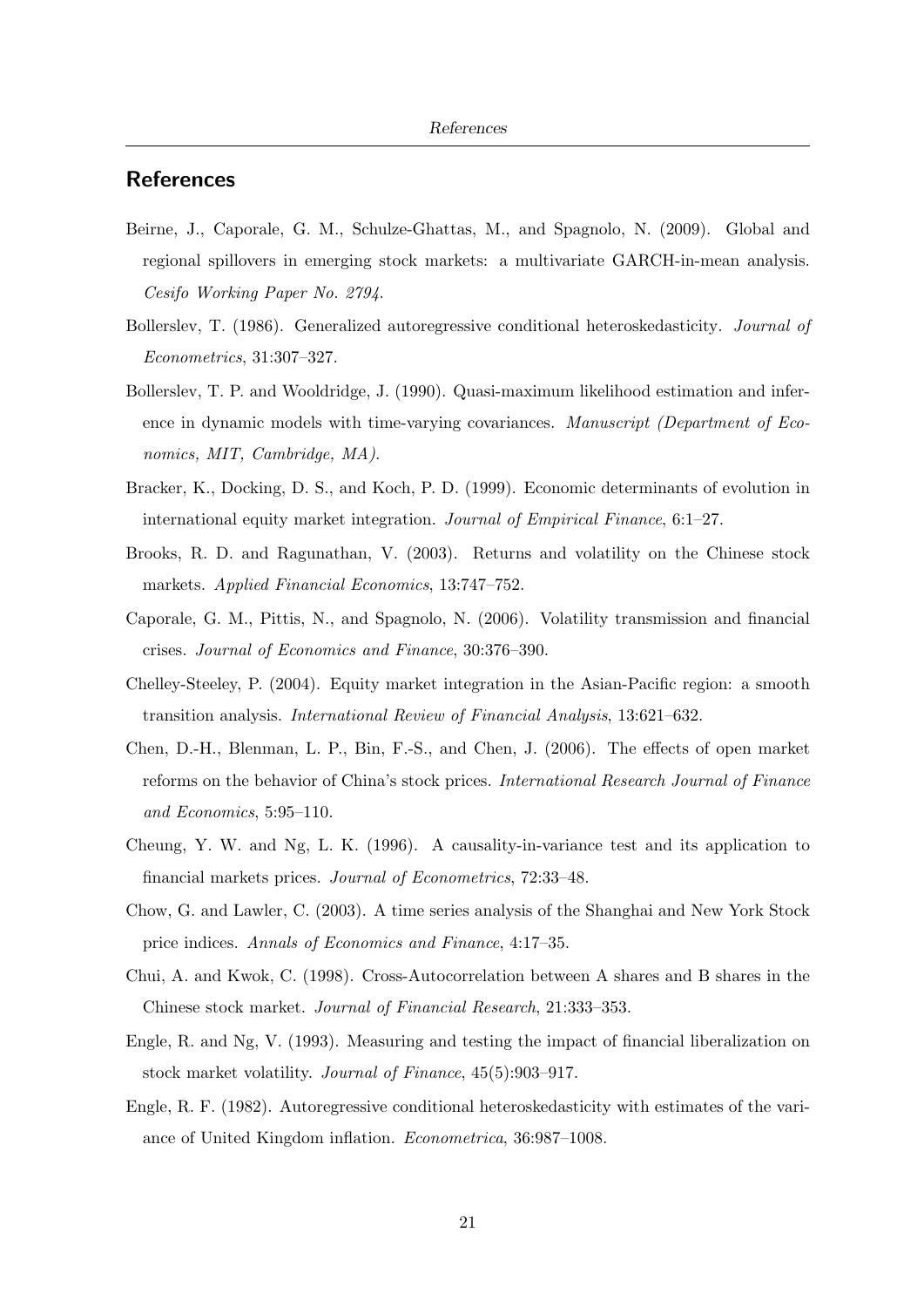- Engle, R. F., Lilien, D. M., and Robins, R. P. (1987). Estimating time varying risk premia in the term structure: the ARCH-M model. Econometrica, 55:391–407.
- Fidrmuc, J. and Korhonen, I. (2010). The impact of the global financial crisis on business cycles in Asian emerging economies. Journal of Asian Economics, 21:293–303.
- Hamao, Y., Masulis, R., and Ng, V. (1990). Correlations in price changes and volatility across international stock markets. Review of Financial Studies, 3:281–307.
- Harvey, C. (1995). Predictable risk and returns in emerging markets. Review of Financial Studies, 8:773–816.
- Heimonen, K. (2002). Stock market integration: evidence on price integration and return convergence. Applied Financial Economics, 12:415–429.
- Hong, Y., Liu, Y., and Wang, S. (2009). Granger causality in risk and detection of extreme risk spillover between financial markets. Journal of Econometrics, 150:271–287.
- Hu, J. W.-S., Chen, M.-Y., Fok, R. C. W., and Huang, B.-N. (1997). Causality in volatility and volatility spillover effects between US, Japan and four equity markets in the South China Growth Triangular. Journal of International Financial Markets, Institutions and Money, 7:351–367.
- Johansson, A. C. and Ljungwall, C. (2009). Spillover effects among the Greater China stock markets. World Development, 37:839–851.
- Kassimatis, K. (2002). Financial liberalization and stock market volatility in selected developing countries. Applied Financial Economics, 12:389–394.
- Kim, E. H. and Singal, V. (2000). Stock market openings: Experience of emerging economies. Journal of Business, 73:25–66.
- Kim, Y. and Shin, J. (2000). Interactions among China-related stocks. Asia-Pacific Financial Markets, 7:97–115.
- Li, G., Refalo, J. F., and Wu, L. (2008). Causality-in-variance and causality-in-mean among European government bond markets. Applied Financial Economics, 18:1709–1720.
- Li, H. (2007). International linkage of the Chinese stock exchanges: a multivariate GARCH analysis. Applied Financial Economics, 17:285–297.
- Lin, A. Y. and Swanson, P. E. (2008). The effect of China's reform policies on stock market information transmission. Quarterly Journal of Finance and Accounting, 47:49–76.